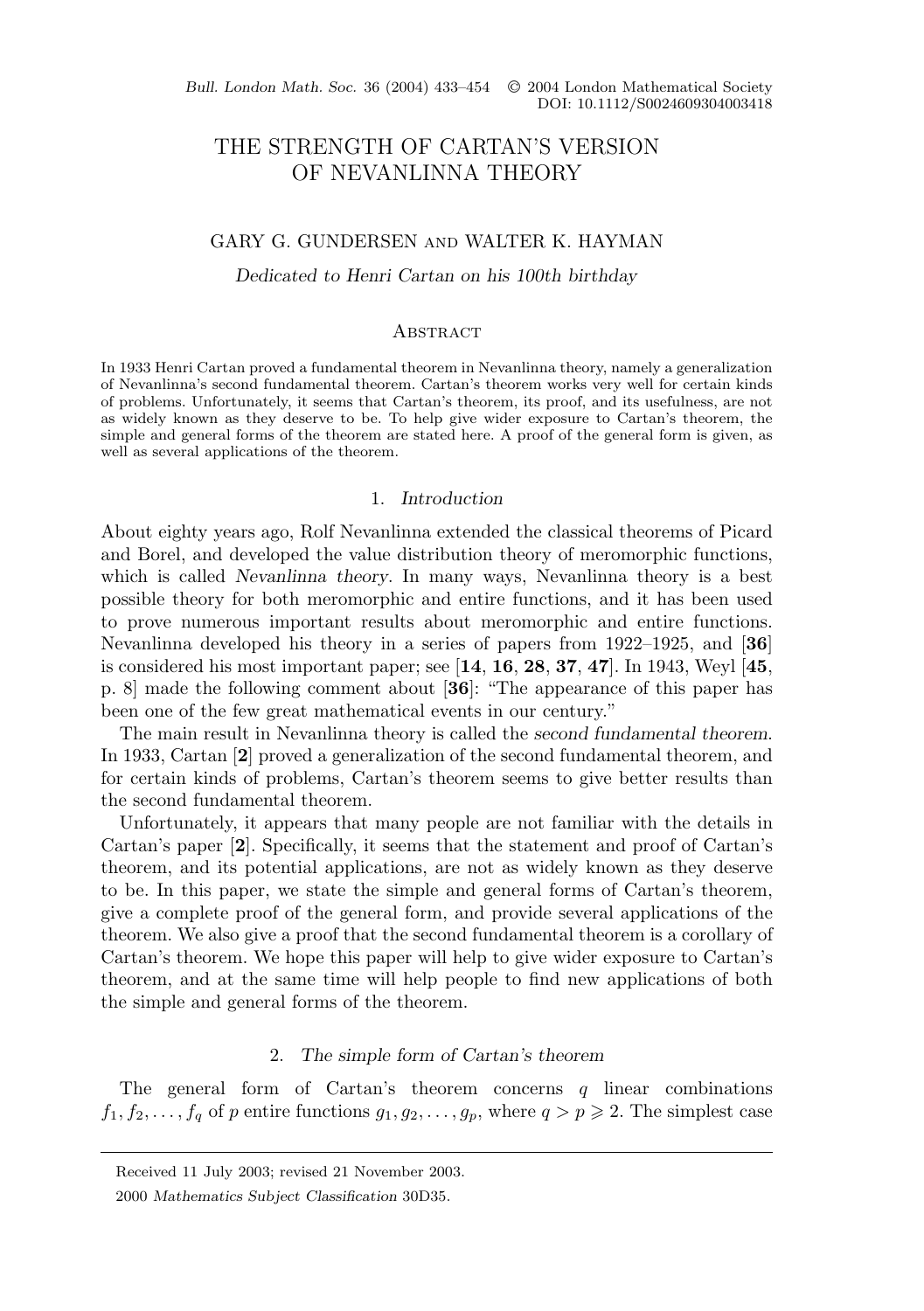occurs when  $q = p+1$  with  $f_1 = g_1, f_2 = g_2, \ldots, f_p = g_p$ , and  $f_{p+1} = g_1 + g_2 + \ldots + g_p$ . In this section we state Cartan's theorem in this simpler case, and then in Sections 3–6 we give some applications of the theorem.

In this paper, a *meromorphic function* means a function that is meromorphic in the whole complex plane C. We assume that the reader is familiar with the basic results and standard notation in Nevanlinna theory; see [**14**, **37**, **47**].

DEFINITION 2.1. For a meromorphic function f satisfying  $f \not\equiv 0$  and a positive integer j, let  $n_j(r, 0, f)$  denote the number of zeros of f in  $\{z : |z| \leq r\}$ , counted in the following manner: a zero of f of multiplicity  $m$  is counted exactly  $k$  times where  $k = \min\{m, j\}$ . Then let  $N_i(r, 0, f)$  denote the corresponding integrated counting function; that is,

$$
N_j(r, 0, f) = n_j(0, 0, f) \log r + \int_0^r \frac{n_j(t, 0, f) - n_j(0, 0, f)}{t} dt.
$$

Regarding the well-known integrated counting functions  $\bar{N}(r, 0, f)$  and  $N(r, 0, f)$ , we see that  $\bar{N}(r, 0, f) \leq N_j(r, 0, f) \leq N(r, 0, f), N_j(r, 0, f) \leq j\bar{N}(r, 0, f)$  and  $N_1(r, 0, f) = N(r, 0, f).$ 

We now state the simple form of Cartan's theorem [**2**], together with the observation made in [**17**], which is (2.5) below. We use the abbreviation *n.e.* (which stands for *nearly everywhere*) to mean 'everywhere in  $0 < r < \infty$ , except possibly for an exceptional set of finite linear measure'.

THEOREM 2.1 [2, 17]. Let  $g_1, g_2, \ldots, g_p$  be linearly independent entire *functions, where*  $p \ge 2$ *. Suppose that for each complex number* z *we have*  $\max\{|g_1(z)|, |g_2(z)|, \ldots, |g_p(z)|\} > 0$ *. For positive r, set* 

$$
T(r) = \frac{1}{2\pi} \int_0^{2\pi} u(re^{i\theta}) \, d\theta - u(0), \quad \text{where } u(z) = \sup_{1 \le j \le p} \log|g_j(z)|. \tag{2.1}
$$

*Set*  $g_{p+1} = g_1 + g_2 + \ldots + g_p$ *. Then we have* 

$$
T(r) \leqslant \sum_{j=1}^{p+1} N_{p-1}(r, 0, g_j) + S(r) \leqslant (p-1) \sum_{j=1}^{p+1} \bar{N}(r, 0, g_j) + S(r), \tag{2.2}
$$

*where* S(r) *is a quantity satisfying*

$$
S(r) = O(\log T(r)) + O(\log r) \quad \text{as } r \to \infty \text{ n.e.}
$$
 (2.3)

*If at least one of the quotients*  $g_j/g_m$  *is a transcendental function, then* 

$$
S(r) = o(T(r)) \quad \text{as } r \to \infty \text{ n.e.,}
$$
\n
$$
(2.4)
$$

*while if all the quotients*  $g_j/g_m$  *are rational functions, then* 

$$
S(r) \leqslant -\frac{1}{2}p(p-1)\log r + O(1) \quad \text{as } r \to \infty. \tag{2.5}
$$

*Furthermore, if all the quotients*  $g_j/g_m$  *are rational functions, then there exist polynomials*  $h_1, h_2, \ldots, h_{p+1}$ , and an entire function  $\phi$ , such that

$$
g_j = h_j e^{\phi}, \qquad j = 1, 2, \dots, p + 1,
$$
\n(2.6)

*and the identity*  $g_{p+1} = g_1 + g_2 + \ldots + g_p$  *reduces to the identity*  $h_{p+1} = h_1 + h_2 +$  $\ldots + h_p$ .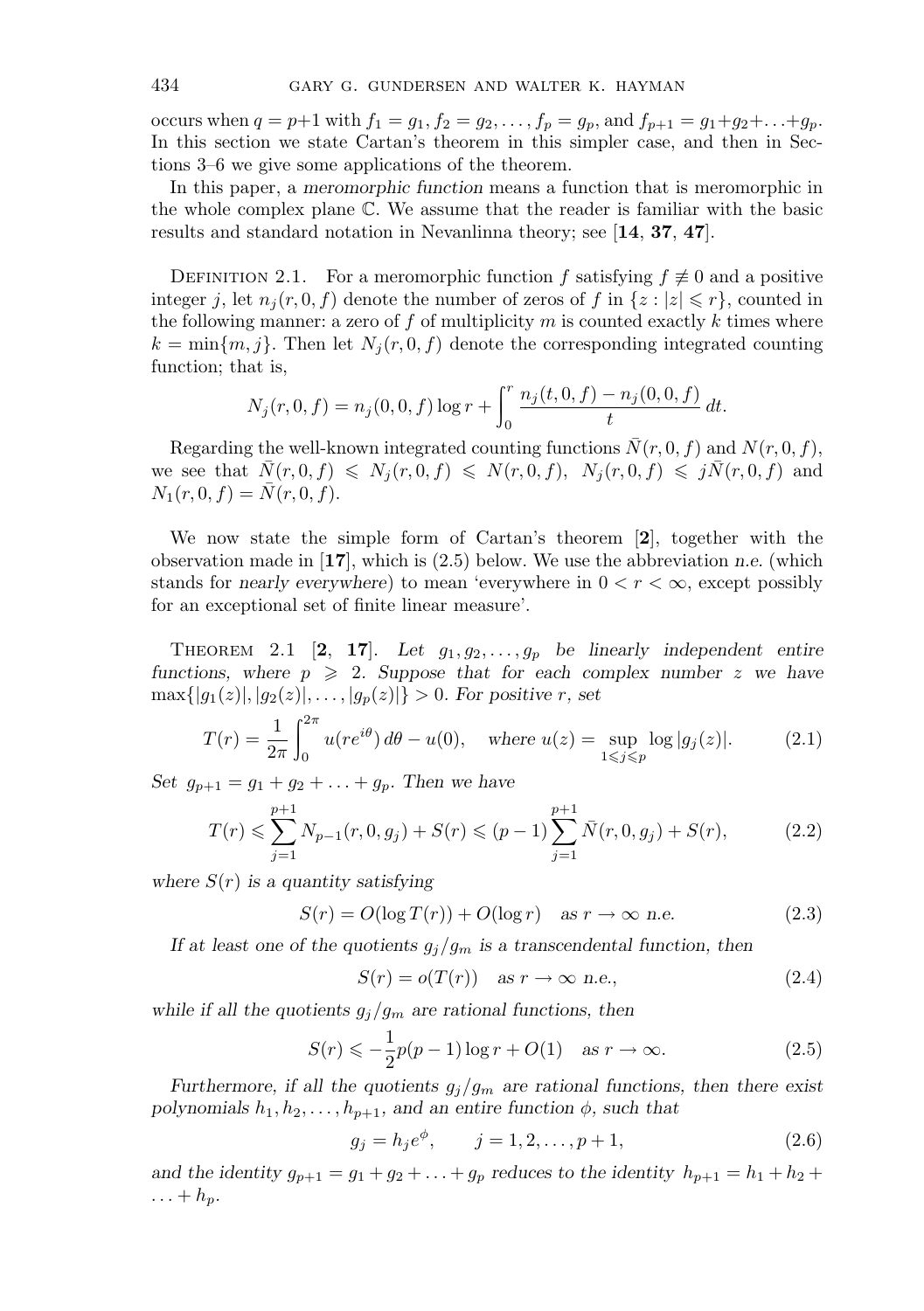Theorem 2.1 is a corollary of Theorem 7.1 in Section 7. We call Theorem 7.1 the *general form of Cartan's theorem*, and Theorem 2.1 the *simple form*. In Sections 7–9 we discuss and prove Theorem 7.1, and we show that the second fundamental theorem is a corollary of Theorem 7.1.

In Sections 3–5 we use Theorem 2.1 to prove some results for analytic functions that are analogues of well-known number-theoretic results and conjectures. In Section 6 we give an application of Theorem 2.1 to unique range sets for entire functions. For these applications of Theorem 2.1 in Sections 3–6, we also need the following result; this is a corollary of Lemma 8.1, which is stated and proved in Section 8.

Lemma 2.2 [**2**]. *Assume that the hypotheses of Theorem* 2.1 *hold. Then for any* j *and* m*, we have*

$$
T(r, g_j/g_m) \leq T(r) + O(1) \quad \text{as } r \to \infty,
$$
\n(2.7)

*and for any* j*, we have*

$$
N(r, 0, g_j) \le T(r) + O(1) \quad \text{as } r \to \infty. \tag{2.8}
$$

## 3. *Function theory analogues of the* abc *conjecture*

Lang said [**27**, p. 196]: "One of the most fruitful analogies in mathematics is that between the integers  $\mathbb Z$  and the ring of polynomials  $F[t]$  over a field F." We give an example of this.

The next result exhibits an interesting relationship between the degrees and distinct zeros of polynomials. For a polynomial Q satisfying  $Q \neq 0$ , let  $d(Q)$  denote the degree of Q, and let  $\bar{d}(Q)$  denote the number of distinct zeros of Q.

THEOREM 3.1 (see [5], [27, p. 194], [30], [31], [35, p. 182] and [42]). Let  $Q_1$ , Q<sup>2</sup> *and* Q<sup>3</sup> *be three relatively prime polynomials that satisfy*

$$
Q_1 + Q_2 = Q_3,\t\t(3.1)
$$

*and suppose that* Q1*,* Q<sup>2</sup> *and* Q<sup>3</sup> *are not all constants. Then*

$$
\max\{d(Q_1), d(Q_2), d(Q_3)\} \le \bar{d}(Q_1 Q_2 Q_3) - 1.
$$
\n(3.2)

If  $Q_1(z) = (1+z)^2$ ,  $Q_2(z) = -(1-z)^2$  and  $Q_3(z) = 4z$ , then the inequality (3.2) becomes the equality  $2 = 2$ . Thus the inequality  $(3.2)$  is sharp. For applications of Theorem 3.1, see [**31**] and [**35**, pp. 183–185].

In Theorem 3.1 we note [**35**, p. 182] that

$$
\bar{d}(Q_1Q_2Q_3) = d(\text{rad}(Q_1Q_2Q_3)),
$$

where  $\text{rad}(Q_1Q_2Q_3)$  is the *radical of*  $Q_1Q_2Q_3$ , which is the product of the distinct linear factors of Q1Q2Q3. On the other hand, the *radical of a nonzero integer* m, which we denote by  $\mu(m)$ , is the product of the distinct prime numbers that divide m. Distinct prime factors of an integer are often considered an appropriate analogy to distinct zeros of a polynomial [**5**, p. 1226]. After being influenced by Theorem 3.1, and by considerations of Szpiro and Frey, in 1985 Masser and Oesterlè formulated the abc *conjecture* for integers; see [**5**, **26**, **27**, **35**].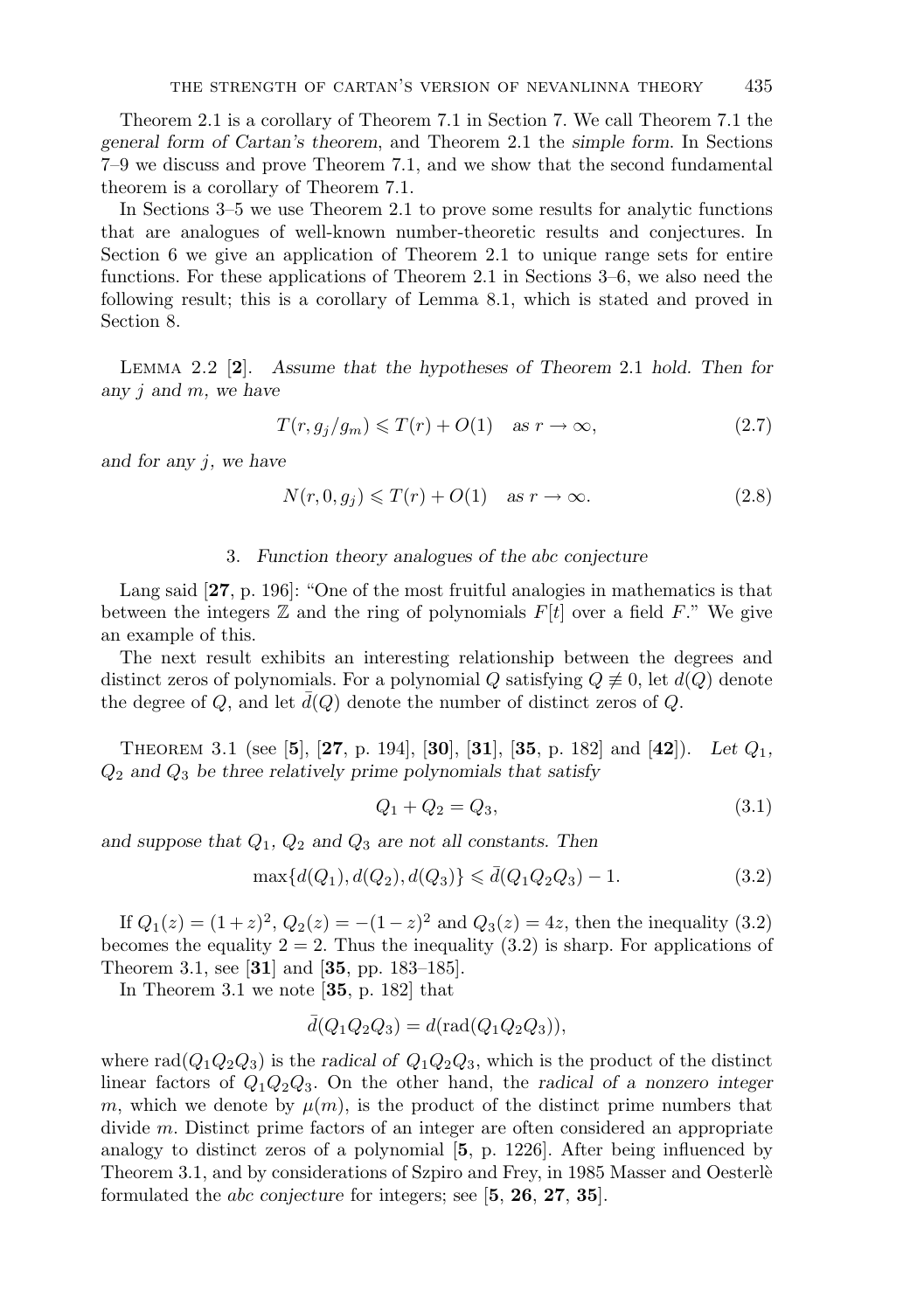The abc conjecture. *For any given positive number* ε*, there exists a positive number*  $K(\varepsilon)$  *such that, if* a*,* b and c are any nonzero, relatively prime integers that *satisfy*  $a + b = c$ *, then* 

$$
\max\{|a|, |b|, |c|\} \le K(\varepsilon) \mu(abc)^{1+\varepsilon}.
$$

To prove or disprove the abc conjecture would be an important contribution to number theory; see [**5**, **26**, **27**, **35**]. For instance, some results that would follow from the abc conjecture appear in [**35**, pp. 185–188].

An interesting discussion in [**5**] illustrates how naturally one is led from Theorem 3.1 to the formulation of the abc conjecture. As mentioned above, the distinct prime factors of an integer and the distinct zeros of a polynomial are often considered analogous; in addition, the absolute value of an integer is a measure of how 'large' the integer is, while the degree of a polynomial is a measure of how 'large' the polynomial is. Therefore, we see that Theorem 3.1 is a polynomial analogue of the abc conjecture.

Theorem 3.2 below extends Theorem 3.1 from polynomials to entire functions, and from three functions to any finite number of functions. We use Theorem 2.1 to prove Theorem 3.2.

THEOREM 3.2. Let  $g_1, g_2, \ldots, g_p$  be linearly independent entire functions, where  $p \geqslant 2$ . Suppose that for each complex number z we have

$$
\max\{|g_1(z)|, |g_2(z)|, \ldots, |g_p(z)|\} > 0.
$$

*Set*  $g_{p+1} = g_1 + g_2 + \ldots + g_p$ *.* 

*We distinguish two cases.*

(a) *Suppose that all the quotients*  $g_j/g_m$  *are rational functions. Then there exist polynomials*  $h_1, h_2, \ldots, h_{p+1}$ , and an entire function  $\phi$ , such that

$$
g_j = h_j e^{\phi}, \qquad j = 1, 2, \dots, p + 1. \tag{3.3}
$$

*Then*  $h_{p+1} = h_1 + h_2 + \ldots + h_p$  *and* 

$$
\max\{d(h_1), d(h_2), \dots, d(h_p)\} \le (p-1) \left\{ \sum_{j=1}^{p+1} \bar{d}(h_j) - \frac{1}{2}p \right\}.
$$
 (3.4)

In particular, if all the functions  $g_1, g_2, \ldots, g_p$  are polynomials, then

$$
\max\{d(g_1), d(g_2), \dots, d(g_p)\} \le (p-1) \left\{ \sum_{j=1}^{p+1} \bar{d}(g_j) - \frac{1}{2}p \right\}.
$$
 (3.5)

(b) *Suppose that at least one quotient*  $g_j/g_m$  *is a transcendental function. Set* 

$$
N(r) = \sup_{1 \leq j \leq p+1} N(r, 0, g_j).
$$

*Then*

$$
\frac{N(r)}{\log r} \to \infty \quad \text{as } r \to \infty,
$$
\n(3.6)

*and we have*

$$
(1 + o(1))N(r) \le (p - 1)\sum_{j=1}^{p+1} \bar{N}(r, 0, g_j) \quad \text{as } r \to \infty \text{ n.e.}
$$
 (3.7)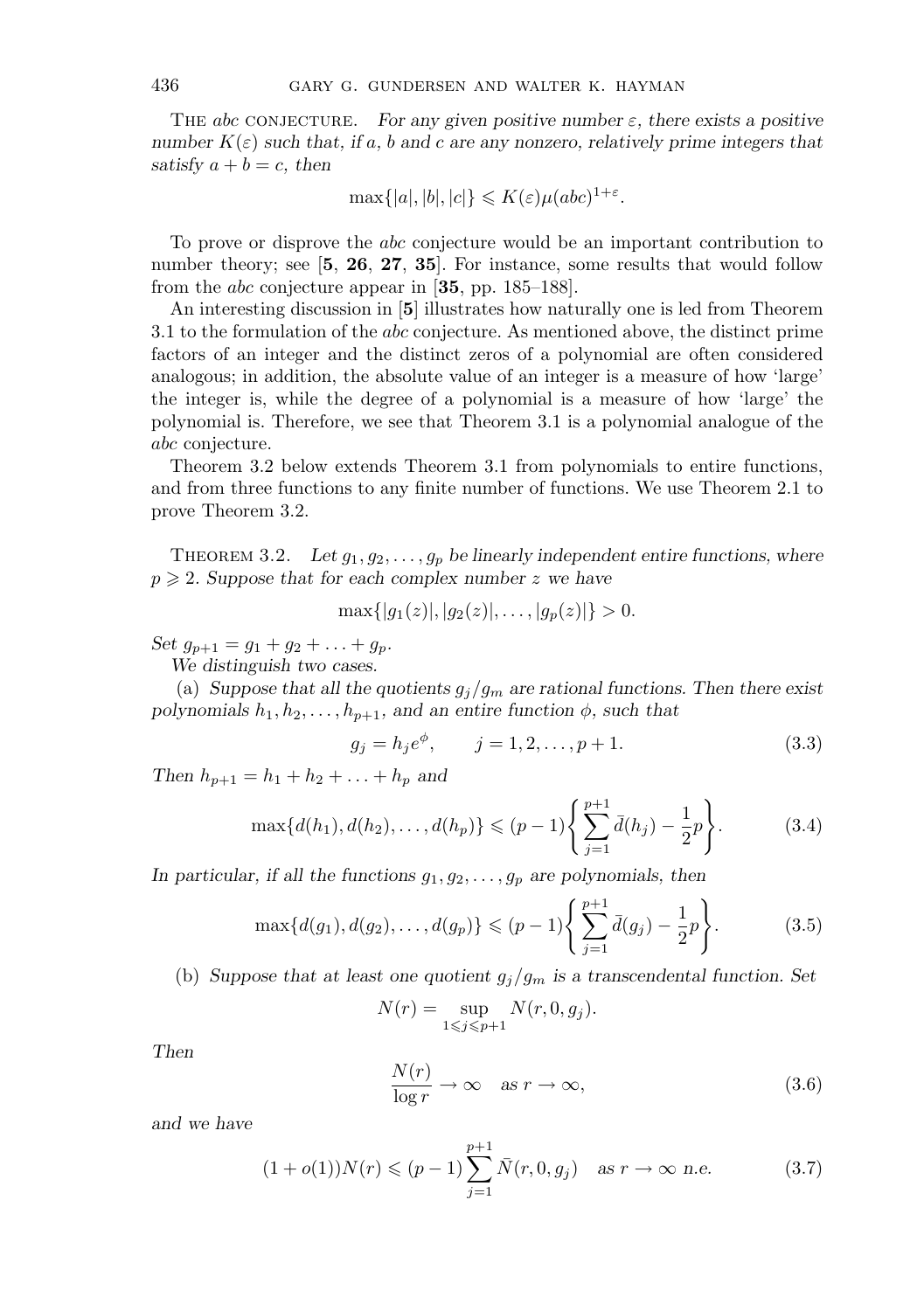Theorem 3.1 is a special case of Theorem  $3.2(a)$ . By using the left-hand inequality in  $(2.2)$ , we can obtain stronger inequalities than  $(3.4)$ ,  $(3.5)$  and  $(3.7)$ . Regarding (3.5), see [**20**]. For a non-Archimedean version of Theorem 3.2, see [**19**].

*Proof of Theorem* 3.2. First suppose that all the quotients  $g_j/g_m$  are rational functions. Then  $(3.3)$  follows from  $(2.6)$ , and we have

$$
h_{p+1} = h_1 + h_2 + \ldots + h_p. \tag{3.8}
$$

Set

$$
T(r) = \frac{1}{2\pi} \int_0^{2\pi} u(re^{i\theta}) \, d\theta - u(0), \quad \text{where } u(z) = \sup_{1 \le j \le p} \log |h_j(z)|. \tag{3.9}
$$

Then we can apply Theorem 2.1 to (3.8), and this yields

$$
T(r) \le (p-1)\sum_{j=1}^{p+1} \bar{N}(r, 0, h_j) - \frac{1}{2}p(p-1)\log r + O(1) \quad \text{as } r \to \infty.
$$
 (3.10)

From  $(3.9)$  and  $(3.10)$ , we obtain

$$
d \log r \leqslant (p-1) \left\{ \sum_{j=1}^{p+1} \bar{d}(h_j) - \frac{1}{2}p \right\} \log r + O(1) \quad \text{as } r \to \infty,
$$

where  $d = \max\{d(h_1), d(h_2), \ldots, d(h_n)\}\.$  This gives (3.4).

In particular, if all the functions  $g_1, g_2, \ldots, g_p$  are polynomials, then in (3.3) we can choose  $\phi \equiv 0$  and  $g_j \equiv h_j$  for  $j = 1, 2, ..., p$ . Thus, (3.5) follows from (3.4). This proves part (a).

Now suppose that at least one quotient  $g_j/g_m$  is a transcendental function. Set

$$
T(r) = \frac{1}{2\pi} \int_0^{2\pi} u(re^{i\theta}) d\theta - u(0), \quad \text{where } u(z) = \sup_{1 \le j \le p} \log|g_j(z)|.
$$

Then, from Theorem 2.1, we find that

$$
(1 + o(1))T(r) \le (p - 1)\sum_{j=1}^{p+1} \bar{N}(r, 0, g_j) \quad \text{as } r \to \infty \text{ n.e.}
$$
 (3.11)

Since at least one quotient  $g_j/g_m$  is transcendental, we have [14, p. 24]

$$
\frac{T(r, g_j/g_m)}{\log r} \to \infty \quad \text{as } r \to \infty.
$$

Thus we see that  $(3.6)$  follows from  $(2.7)$  and  $(3.11)$ . Also, by combining  $(2.8)$ and  $(3.11)$ , we obtain  $(3.7)$ . This proves part  $(b)$ , and completes the proof of the theorem.

We now give an example that shows that the inequality (3.5) is asymptotically sharp as  $p \to \infty$ . Let b and n be integers satisfying  $1 \leqslant b \leqslant n$ , and set  $\omega_{\nu} =$  $\exp\{2\pi i\nu/b\}$  for  $1 \leq \nu \leq b$ . For a real number x, let [x] denote the greatest integer that is less than or equal to x. Consider the following identity [**32**]:

$$
\sum_{\nu=1}^{b} (1 + \omega_{\nu} z^n)^n = A_0 + A_1 z^{nb} + A_2 z^{2nb} + \ldots + A_{[n/b]} z^{nb[n/b]}, \tag{3.12}
$$

where each  $A_{\nu}$  is a positive integer.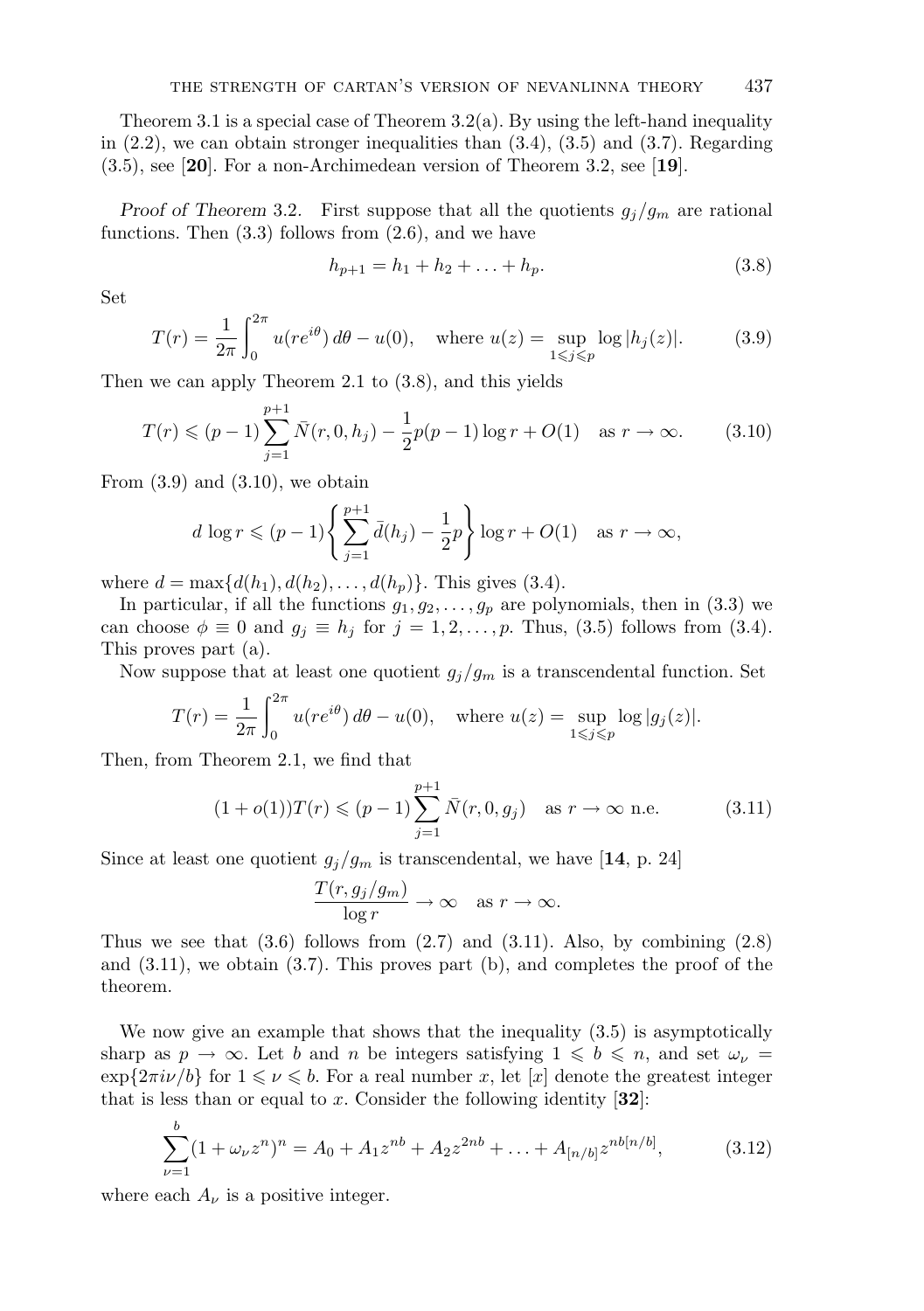Now let p be an integer, where  $p \ge 2$ . Set  $b = [(p/2)^{1/3}]$  and  $n = b(p - b)$ . Then  $1 \leq b \leq n$  and  $p = b + n/b$ . Hence, from (3.12), we find that there exist polynomials  $Q_1, Q_2, \ldots, Q_{p+1}$  such that

$$
Q_1 + Q_2 + \ldots + Q_p = Q_{p+1},
$$

where

$$
d(Q_j) = n^2 \quad \text{and} \quad \bar{d}(Q_j) = n, \quad \text{for } 1 \leq j \leq b,
$$
  

$$
d(Q_j) = (j - b)nb \quad \text{and} \quad \bar{d}(Q_j) = 1, \quad \text{for } b + 1 \leq j \leq p,
$$

and

$$
d(Q_{p+1}) = \bar{d}(Q_{p+1}) = 0.
$$

Then we have

$$
d = n^2 = b^2 p^2 - 2b^3 p + b^4.
$$

Set  $d = \max\{d(Q_1),...,d(Q_p)\}.$  We also have  $\bar{d}(Q_1) + \bar{d}(Q_2) + ... + \bar{d}(Q_{p+1}) =$  $bn + p - b$ , and this yields

$$
(p-1)\left\{\sum_{j=1}^{p+1} \bar{d}(Q_j) - \frac{1}{2}p\right\} = p^2\left(b^2 + \frac{1}{2}\right) - p\left(b^3 + b^2 + b + \frac{1}{2}\right) + b^3 + b.
$$

From these equations, we obtain the following three statements:

$$
d = (2^{-2/3} + o(1))p^{8/3} \quad \text{as } p \to \infty;
$$
 (3.13)

$$
(p-1)\left\{\sum_{j=1}^{p+1}\bar{d}(Q_j)-\frac{1}{2}p\right\}=(2^{-2/3}+o(1))p^{8/3}\quad\text{as }p\to\infty;\tag{3.14}
$$

$$
(p-1)\left\{\sum_{j=1}^{p+1} \bar{d}(Q_j) - \frac{1}{2}p\right\} - d < \frac{1}{2}p^2 + pb^3 \leq p^2. \tag{3.15}
$$

From  $(3.13)$  and  $(3.14)$ , it can be deduced that the inequality  $(3.5)$  is asymptotically sharp as  $p \to \infty$ . Furthermore, (3.15) shows that we cannot replace the term  $-\frac{1}{2}p(p-1)$  in (3.5) with  $-\frac{3}{2}p^2$  for any p. By using a similar argument, it can be shown that if  $\alpha$  is any given constant satisfying  $\alpha > 1$ , then there exists an integer  $p_0 = p_0(\alpha)$ , where  $p_0 \ge 2$ , such that we cannot replace the term  $-\frac{1}{2}p(p-1)$ in (3.5) with  $-\alpha p^2$  whenever  $p \ge p_0$ .

#### 4. *Fermat-type equations*

'Fermat's last theorem', which was proved by Wiles [**46**] and by Taylor and Wiles [43], states that there do not exist nonzero rational numbers  $x, y$ , and an integer *n*, where  $n \geqslant 3$ , such that

$$
x^n + y^n = 1.
$$

On the other hand, Ramanujan noted that  $9^3 + (10)^3 + (-12)^3 = 1$ . These facts can be expressed in the following way. Let  $C$  be a ring, and let  $n$  be an integer satisfying  $n \geq 2$ . We let  $F_C(n)$  denote the smallest positive integer k such that we have a *nontrivial* representation

$$
x_1^n + x_2^n + \ldots + x_k^n = 1,
$$

where  $x_j \in C$  for  $j = 1, 2, ..., k$ . From the above facts, we have  $F_{\mathbb{Z}}(3) = 3$ .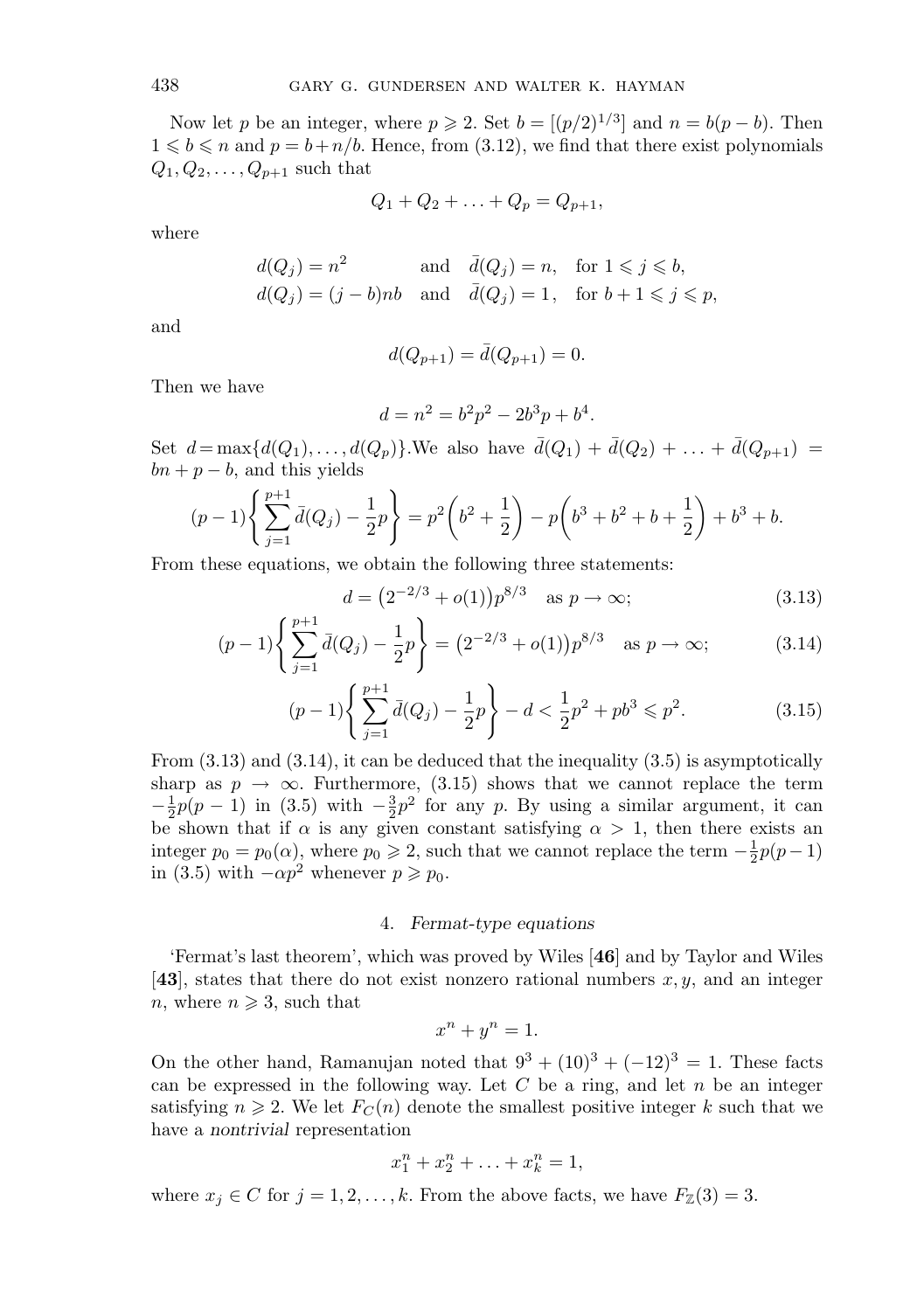Now let  $M$ ,  $R$ ,  $E$  and  $P$  denote the rings of meromorphic functions, rational functions, entire functions and polynomials, respectively. Thus if  $C$  is equal to  $M$ , R, E or P, and n is an integer satisfying  $n \geq 2$ , then  $F_C(n)$  denotes the smallest positive integer k such that the equation

$$
f_1^n + f_2^n + \ldots + f_k^n = 1 \tag{4.1}
$$

has a solution consisting of k nonconstant functions  $f_1, f_2, \ldots, f_k$  in C. Hence, k depends on *n*.

Theorem 4.1 below is a collection of results to be found in [**4**], [**6**], [**17**], [**38**] and [**44**]. Some special cases of Theorem 4.1 were proved in [**7**] and [**22**]. The four inequalities in Theorem 4.1 are, for every  $n$ , the best lower estimates that are known.

THEOREM 4.1. *We have the following results for equation* (4.1).

(a)  $F_M(n) \ge \sqrt{n+1}$ , if  $n \ge 2$ . (b)  $F_R(n) > \sqrt{n+1}$ , if  $n \ge 2$ . (c)  $F_E(n) \geq 1/2 + \sqrt{n + 1/4}$ , if  $n \geq 2$ .

(d)  $F_P(n) > 1/2 + \sqrt{n+1/4}$ , if  $n \ge 2$ .

There is another way to express Theorem 4.1. For example, Theorem 4.1(a) can be expressed as follows. *There do not exist* k *nonconstant meromorphic functions*  $f_1, f_2, \ldots, f_k$  *satisfying* (4.1) when  $n \geq k^2$ . Similarly, statements (b), (c) and (d) can be expressed as follows. *For* C *equal to* R*,* E *or* P*, there do not exist* k *nonconstant functions*  $f_1, f_2, \ldots, f_k$  *in* C *satisfying* (4.1) *when*  $n \geq k^2 - 1$ ,  $n \geq k^2 - k + 1$ , or  $n \geq k^2 - k$ , respectively.

A result that is stated in [**38**, p. 481] would give a stronger result than Theorem 4.1(d), but there appears to be an error in the reasoning in the proof, because from [**38**, p. 482, line 4] it seems that one can deduce only Theorem 4.1(d) and no better.

Cartan's theorem was used in [**17**] to prove all four parts of Theorem 4.1. We used Cartan's theorem to prove Theorem 3.2 above, and we now use Theorem 3.2 to prove all four parts of Theorem 4.1.

*Proof of Theorem 4.1.* Suppose that  $f_1, f_2, \ldots, f_k$  are nonconstant meromorphic functions satisfying (4.1). Obviously,  $k \geq 2$ . We assume without loss of generality that the functions  $f_1^n, f_2^n, \ldots, f_k^n$  are linearly independent.

First suppose that each  $f_j$  is a polynomial. Set  $d = \max\{d(f_1^n), d(f_2^n), \ldots, d(f_k^n)\}.$ Then  $d > 0$ . From  $(3.5)$  we see that

$$
d \leq (k-1) \left\{ \sum_{j=1}^{k} \bar{d}(f_j^n) - \frac{1}{2} k \right\} \leq (k-1) \left\{ k \frac{d}{n} - \frac{1}{2} k \right\} < (k-1) k \frac{d}{n},
$$

which yields  $n < k^2 - k$ . This proves part (d).

Now suppose that each  $f_i$  is an entire function, where at least one  $f_i$  is transcendental. It follows from (4.1) that at least one quotient  $f_j/f_m$  must be transcendental. Then from Theorem 3.2(b), we find that

$$
(1 + o(1))N(r) \le (k - 1)\sum_{j=1}^{k} \bar{N}(r, 0, f_j^n)
$$
 as  $r \to \infty$  n.e.,

where

$$
N(r) = \sup_{1 \le j \le k} N(r, 0, f_j^n).
$$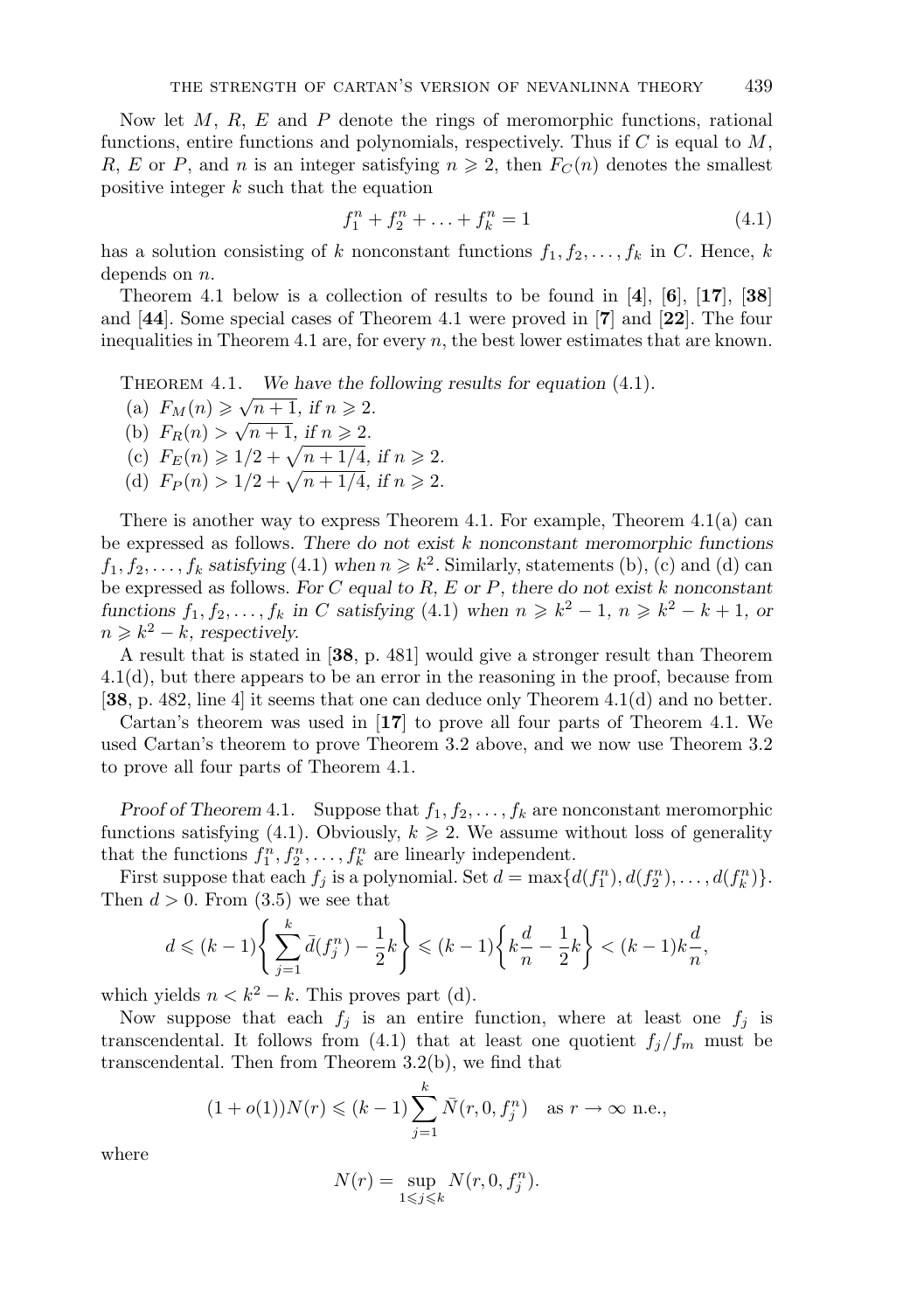Thus

$$
(1 + o(1))N(r) \le (k - 1)\frac{k}{n}N(r) \quad \text{as } r \to \infty \text{ n.e.}
$$
 (4.2)

From (3.6), we have  $N(r) \to \infty$  as  $r \to \infty$ . Hence from (4.2), we see that  $n \leq k^2 - k$ , which, together with part (d), proves part (c).

Next suppose that at least one  $f_i$  is not an entire function. From (4.1), it follows that there exist entire functions  $h_1, h_2, \ldots, h_{k+1}$  such that

$$
h_1^n + h_2^n + \ldots + h_k^n = h_{k+1}^n. \tag{4.3}
$$

If each  $f_j$  is a rational function, then in (4.3) we can assume that each  $h_j$  is a polynomial. In this case, from (3.5) we obtain

$$
d \leq (k-1) \left\{ \sum_{j=1}^{k+1} \bar{d}(h_j^n) - \frac{1}{2} k \right\},\tag{4.4}
$$

where  $d = \max\{d(h_1^n), d(h_2^n), \ldots, d(h_k^n)\}\.$  This gives

$$
d \leq (k-1)\left\{(k+1)\frac{d}{n} - \frac{1}{2}k\right\} < (k^2 - 1)\frac{d}{n},
$$

which yields  $n < k^2 - 1$ . This proves part (b).

The last case occurs when each  $f_i$  is meromorphic, where at least one  $f_i$ is transcendental. In this case it follows from (4.1) that at least one quotient  $f_j/f_m$  is transcendental, which implies that at least one quotient  $h_j^n/h_m^n$  must be transcendental. Then we can apply Theorem 3.2(b) to (4.3), and this yields

$$
(1 + o(1))N(r) \le (k - 1)\sum_{j=1}^{k+1} \bar{N}(r, 0, h_j^n) \text{ as } r \to \infty \text{ n.e.,}
$$

where

$$
N(r)=\sup_{1\leqslant j\leqslant k+1}N(r,0,h^n_j).
$$

This gives

$$
(1 + o(1))N(r) \le (k - 1)\frac{k + 1}{n}N(r) \text{ as } r \to \infty \text{ n.e.}
$$
 (4.5)

From (3.6) and (4.5) we obtain  $n \leq k^2 - 1$ , which, together with part (b), proves part (a). The proof of the theorem is complete.

We now give examples for equation (4.1). First note (see [**17**]) that

$$
\left(\frac{1+z}{\sqrt{2}}\right)^2 + \left(\frac{1-z}{\sqrt{2}}\right)^2 + (iz)^2 = 1,
$$
\n(4.6)

which shows that  $F_P(2) \leq 3$ . On the other hand (see [22]), if f and g are nonconstant entire solutions of  $f^2 + g^2 = 1$ , then for some entire function w, we have  $f = \cos w$  and  $g = \sin w$ . It follows that  $F_P(2) = 3$  and  $F_E(2) = F_M(2) = 2$ . Since (see [**7**])  $f(z)=2z(z^2+1)^{-1}$  and  $g(z)=(z^2-1)(z^2+1)^{-1}$  satisfy  $f^2+g^2=1$ , we have  $F_R(2) = 2$ . Below we give more exact values of  $F_C(n)$  for certain values of n and classes C.

We now consider two identities, where the following notation is used. Let  $b$  and *n* be integers satisfying  $1 \leq b \leq n$ , and set  $\omega_{\nu} = \exp\{2\pi i \nu/b\}$  for  $1 \leq \nu \leq b$ . From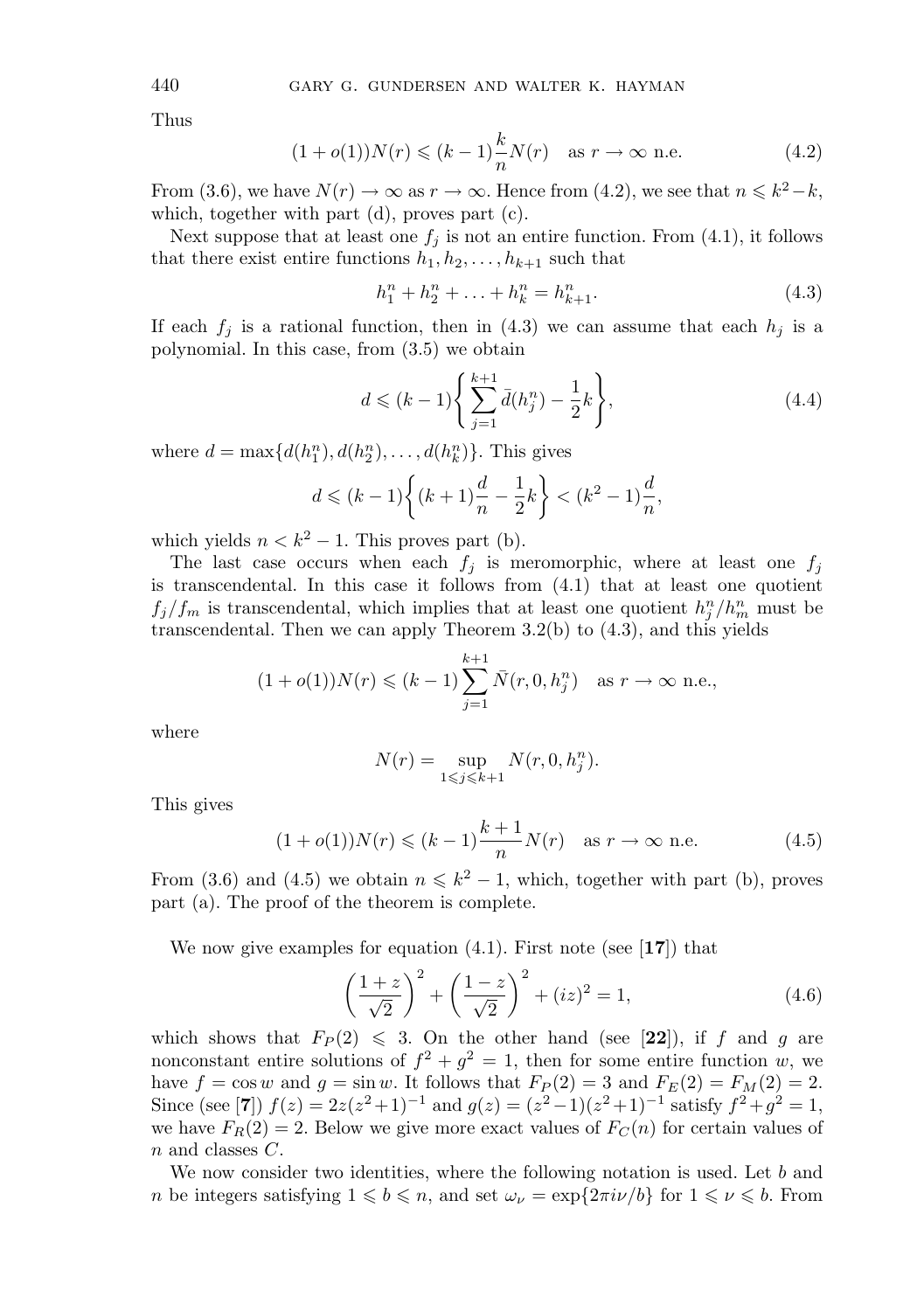(3.12), there exist  $k = b + [n/b]$  nonconstant polynomials  $f_1, f_2, \ldots, f_k$  satisfying equation (4.1). Since the minimum over all b of  $k = b + [n/b]$  is  $[\sqrt{4n+1}]$  (see [38]), equation (4.1). Since the minimum over<br>it follows that  $F_P(n) \leq \sqrt{4n+1}$ ,  $n \geq 2$ .

Next consider the following identity [**38**]:

 $\overline{ }$ 

$$
\sum_{\nu=1}^{b} \frac{\omega_{\nu} (1 + \omega_{\nu} z^{n})^{n}}{z^{(b-1)n}} = B_0 + B_1 z^{bn} + B_2 z^{2bn} + \ldots + B_{[(n+1)/b]-1} z^{((n+1)/b]-1)bn},
$$
 (4.7)

where each  $B_{\nu}$  is a positive integer. From (4.7) we see that there exist  $k = b+$  $[(n+1)/b]-1$  nonconstant rational functions  $f_1, f_2, \ldots, f_k$  satisfying equation (4.1). Since the minimum over all b of  $k = b + [(n + 1)/b] - 1$  is  $[\sqrt{4n+5}] - 1$  (see [17]), since the minimum over an b or  $\kappa = b + [(n + 1)/b] - 1$  is  $[\sqrt{4n + 3}] - 1$  (see [17]),<br>we find that  $F_C(n) \le \sqrt{4n + 5} - 1$ ,  $n \ge 2$ , for C equal to E, R or M. When  $C = E$ , we can see this by replacing z with  $e^z$  in (4.7).

For C equal to M, R, E or P, we observe that as  $n \to \infty$ , the above upper estimates for  $F_C(n)$  are asymptotic to  $2\sqrt{n}$ , while the lower estimates for  $F_C(n)$  in Theorem 4.1 are asymptotic to  $\sqrt{n}$ . Also, for fixed n, the upper estimates for M, R, E and P differ from each other by at most 1, and the lower estimates for  $M$ , R,  $E$  and  $P$  differ from each other by at most 1.

When  $b = 2$  and  $n = 3$  in (3.12), we obtain the following identity:

$$
\frac{1}{2}(1+z^3)^3 + \frac{1}{2}(1-z^3)^3 - 3(z^2)^3 = 1.
$$
 (4.8)

On the other hand, f and g are nonconstant meromorphic solutions of  $f^3 + q^3 = 1$ if and only if  $f$  and  $g$  are certain nonconstant elliptic functions composed with an entire function; see [**1**]. Combining this result with (4.8) gives  $F<sub>M</sub>(3) = 2$  and  $F_P(3) = F_R(3) = F_E(3) = 3.$ 

When  $b = 3$  and  $n = 4$  in (4.7), we obtain the following identity:

$$
\frac{1}{18} \left( \frac{1+z^4}{z^2} \right)^4 + \frac{e^{2\pi i/3}}{18} \left( \frac{1+e^{2\pi i/3}z^4}{z^2} \right)^4 + \frac{e^{4\pi i/3}}{18} \left( \frac{1+e^{4\pi i/3}z^4}{z^2} \right)^4 = 1. \tag{4.9}
$$

By combining Theorem 4.1 and (4.9), we find that  $F_M(4) = F_R(4) = F_E(4) = 3$ . When  $C = E$ , we can see this by replacing z with  $e^z$  in (4.9). Examples in [9, **10**, **13**, **39**], together with Theorem 4.1, show that  $F_E(5) = F_M(5) = F_R(5) = 3$ ,  $F_M(6) = 3$ , and  $F_E(14) = 5$ . For more examples and references concerning equation (4.1), see [**11**].

#### 5. *Waring's problem for analytic functions*

Waring's problem in number theory can be stated as follows: "For a given integer n satisfying  $n \geq 2$ , what is the smallest positive integer k such that any positive integer m can be expressed in the form

$$
m = m_1^n + m_2^n + \ldots + m_k^n
$$

for some choice of positive integers  $m_1, m_2, \ldots, m_k$ ?" Let  $W(n)$  denote this smallest positive integer k (which depends on n). Hilbert [18] first proved that  $W(n) < \infty$ ,  $n \geqslant 2$ .

Analogously, if C is equal to  $M$ ,  $R$ ,  $E$  or  $P$ , then Waring's problem for the ring C is the following question: "For a given integer n satisfying  $n \geq 2$ , what is the smallest positive integer k such that any function f in  $C$  can be expressed in the form  $f = f_1^n + f_2^n + \ldots + f_k^n$  for some choice of functions  $f_1, f_2, \ldots, f_k$  in  $C$ ?"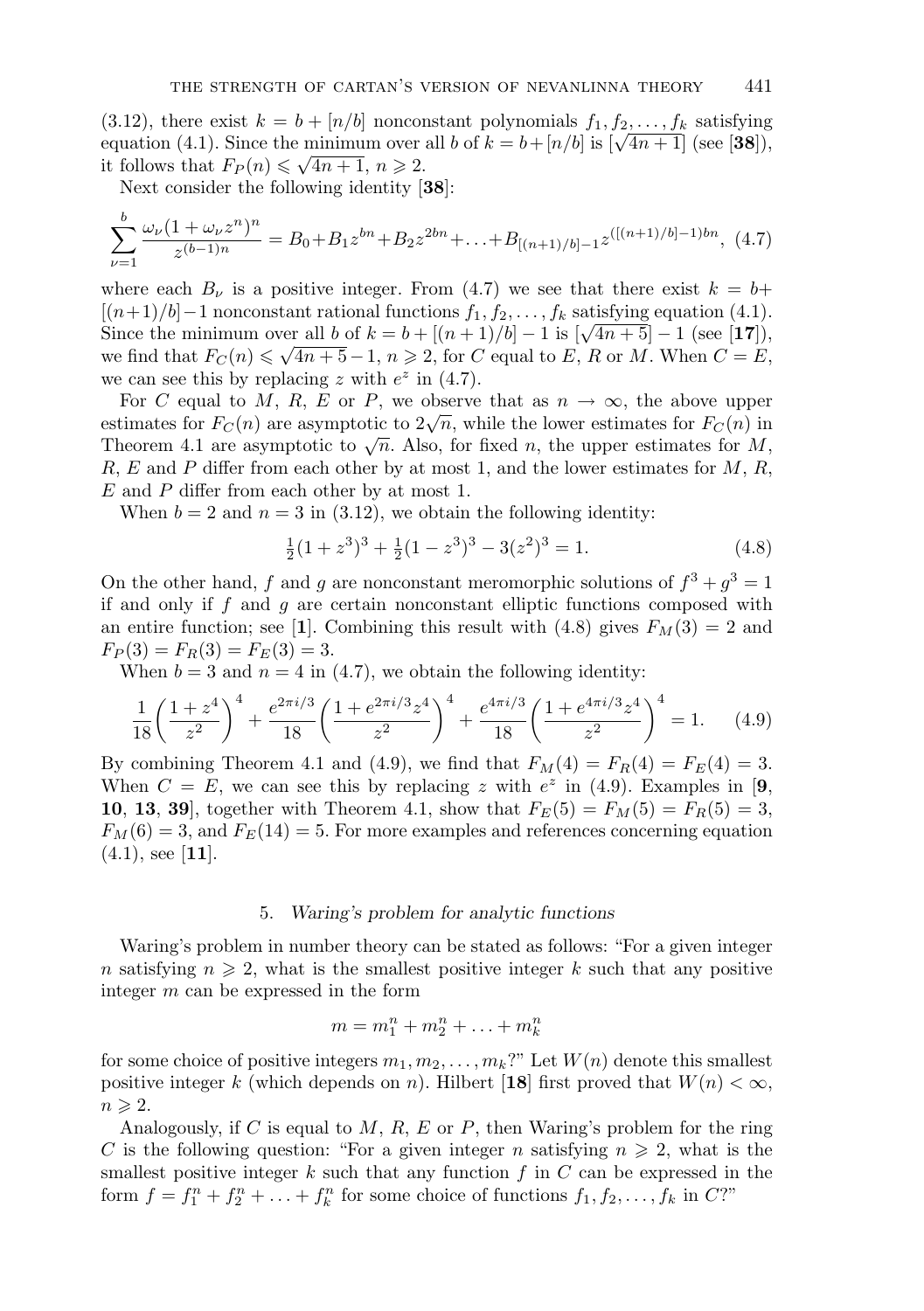Let  $W<sub>C</sub>(n)$  denote this smallest positive integer k (which depends on n). To answer this question for each of the four rings  $M, R, E$  and  $P$ , it is enough to consider the function  $f(z) = z$ ; that is, we need only to consider the equation

$$
z = f_1(z)^n + f_2(z)^n + \ldots + f_k(z)^n.
$$
 (5.1)

To see this, suppose first that C is equal to  $P$ , E or R, and that equation (5.1) is satisfied by k functions  $f_1, f_2, \ldots, f_k$  in C. Then for any f in C, we have

$$
f(z) = f_1(f(z))^n + f_2(f(z))^n + \ldots + f_k(f(z))^n.
$$

Now suppose that (5.1) holds for k functions  $f_1, f_2, \ldots, f_k$  in M. If  $f \in M$ , then there exist entire functions g and h such that  $f = g/h^n$ . Then, from (5.1),

$$
f(z) = \left(\frac{f_1(g(z))}{h(z)}\right)^n + \left(\frac{f_2(g(z))}{h(z)}\right)^n + \ldots + \left(\frac{f_k(g(z))}{h(z)}\right)^n.
$$

Thus to answer Waring's problem for  $M$ ,  $R$ ,  $E$  and  $P$ , it is enough to consider equation (5.1).

The following result gives, for every  $n$  indicated, the best lower estimates that are known.

Theorem 5.1 [**17**]. *We have the following results for equation* (5.1)*.*

- (a)  $W_M(n) \ge \sqrt{n+1}$ , if  $n \ge 2$ .
- (b)  $W_R(n) > \sqrt{n+1}$ , if  $n \ge 2$ .
- (c)  $W_F(n) \geq 1/2 + \sqrt{n + 1/4}$ , if  $n \geq 2$ .
- (d)  $W_P(n) > 1/2 + \sqrt{n+1/4}$ , if  $n \ge 3$ .

A result that is stated in [**38**, p. 481] would give a stronger result than Theorem 5.1(d), but there appears to be an error in the reasoning in the proof, because from [**38**, p. 482, line 4] it seems that one can deduce only Theorem 5.1(d) and no better.

The corresponding inequalities in Theorems 4.1 and 5.1 are identical, except when  $n = 2$  in part (d). This case is different because Theorem 5.1(d) does not hold when  $n = 2$ , since

$$
\left(\frac{z+1}{2}\right)^2 + \left(\frac{z-1}{2i}\right)^2 = z;
$$

see [17]. This shows that  $W_P(2) = 2$ . On the other hand,  $F_P(2) = 3$ ; see Section 4.

As with Theorem 4.1 above, there is another way to state Theorem 5.1; see the paragraph after the statement of Theorem 4.1. Cartan's theorem was used in [**17**] to prove Theorem 5.1. We used Cartan's theorem to prove Theorems 3.2 and 4.1 above, and we now use Theorems 3.2 and 4.1, together with the next lemma, to prove Theorem 5.1.

LEMMA 5.2 [17]. If  $n \geq 2$ , we have

$$
F_C(n) \leqslant W_C(n) \quad \text{for } C = E, \ C = R \text{ or } C = M. \tag{5.2}
$$

*Proof.* Let C be equal to  $E$ ,  $R$  or  $M$ , and suppose that there exist  $k$  functions  $f_1, f_2, \ldots, f_k$  in C satisfying (5.1). Then by replacing z in (5.1) with either  $z^n$  or  $e^{nz}$ , we deduce that there exist k nonconstant functions  $h_1, h_2, \ldots, h_k$  in C satisfying  $h_1^n + h_2^n + \ldots + h_k^n = 1$ . This proves (5.2).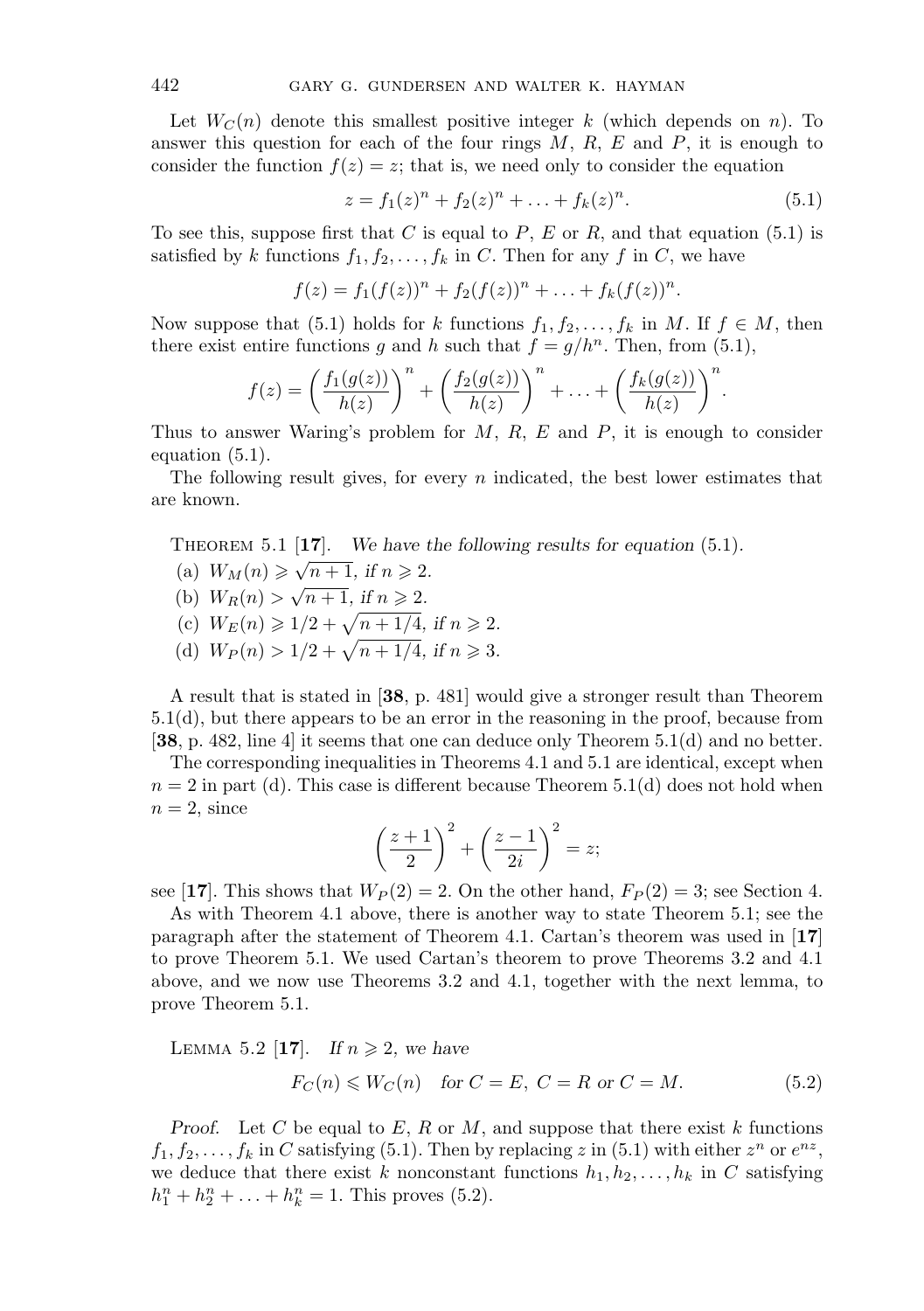We showed above that  $W_P(2) = 2$  and  $F_P(2) = 3$ . Hence, from Lemma 5.2, there remains the following open question: "Is  $F_P(n) \le W_P(n)$  when  $n \ge 3$ ?"

*Proof of Theorem* 5.1*.* Parts (a), (b) and (c) follow from Theorem 4.1 and Lemma 5.2, and so it remains to prove part (d). Let  $n$  be an integer satisfying  $n \geq 3$ , and suppose that  $f_1, f_2, \ldots, f_k$  are polynomials satisfying (5.1). We assume without loss of generality that the functions  $f_1^n, f_2^n, \ldots, f_k^n$  are linearly independent. Set  $d = \max\{d(f_1^n), d(f_2^n), \ldots, d(f_k^n)\}\)$ . Then  $d > 0$ . Since  $n \geq 3$ , we find that  $k \geq 3$ , from part (b). From  $(3.5)$ ,

$$
d \leqslant (k-1)\left\{\sum_{j=1}^{k} \bar{d}(f_j^n) + 1 - \frac{1}{2}k\right\} \leqslant (k-1)\left\{k\frac{d}{n} + 1 - \frac{1}{2}k\right\} < (k-1)k\frac{d}{n},
$$

which yields  $n < k^2 - k$ . This proves part (d). The proof is complete.

We now give examples of (5.1). Heilbronn [**15**, p. 16] gave the following example. If n is an integer satisfying  $n \geq 2$ ,  $\alpha = \exp(2\pi i/n)$  and

$$
f_j(z) = n^{-2/n} \alpha^{-j/n} (1 + \alpha^j z), \qquad j = 1, 2, \dots, n,
$$
 (5.3)

then  $f_1, f_2, \ldots, f_n$  satisfy equation (5.1) where  $k = n$ . Thus for C equal to P, E, R or M, we have  $W_C(n) \leqslant n, n \geqslant 2$ . Hence, from Theorem 5.1,  $W_P(3) = W_E(3) =$  $W_R(3) = 3$ . On the other hand [8], there exist meromorphic functions f and g satisfying  $f^3 + g^3 = z$ , which shows that  $W_M(3) = 2$ . Examples in [17, Satz 12] show that if  $n \ge 2$ , then  $W_M(n) \le W_R(n) \le n/2+a$ , where  $a = 3/2$  when n is odd,  $a = 2$  when n divides 4, and  $a = 3$  when n divides 2 but not 4. Thus if C equals M or R, we can do a little better than Heilbronn's examples above, in the cases when  $n = 5$  and  $n \ge 7$ . On the other hand [23], we cannot improve Heilbronn's examples by replacing the  $f_j(z)$  in (5.3) with other linear polynomials.

In the above examples, the four upper estimates for  $W_C(n)$  (for  $C = M, C = R$ ,  $C = E$  and  $C = P$ ) have the property that k and n have the same order as  $n \to \infty$ , while the four lower estimates for  $W_C(n)$  in Theorem 5.1 have the property that k and  $\sqrt{n}$  have the same order as  $n \to \infty$ . In view of Section 4, it is natural to ask the following question: "If C is equal to  $M$ ,  $R$ ,  $E$  or  $P$ , then for all large  $n$ , do there exist k functions  $f_1, f_2, \ldots, f_k$  in C that satisfy equation (5.1), such that k and  $\sqrt{n}$ have the same order as  $n \to \infty$ ?"

# 6. *Unique range sets for entire functions*

In [**11**] it was shown that Cartan's theorem can be used to prove the best known theorems concerning the existence of unique range sets for entire functions. We now discuss this.

DEFINITION 6.1. Let S be a set of distinct complex numbers. We say that two nonconstant entire functions f and g *share the set* S *CM* (counting multiplicities), provided that  $f(z) \in S$  if and only if  $g(z) \in S$ , where corresponding roots have the same multiplicity.

DEFINITION 6.2. Let S be a set of distinct complex numbers that has the following property: if f and g are nonconstant entire functions that share the set  $S$ CM, then  $f \equiv g$ . Then S is called a *unique range set for entire functions* (*URSE*).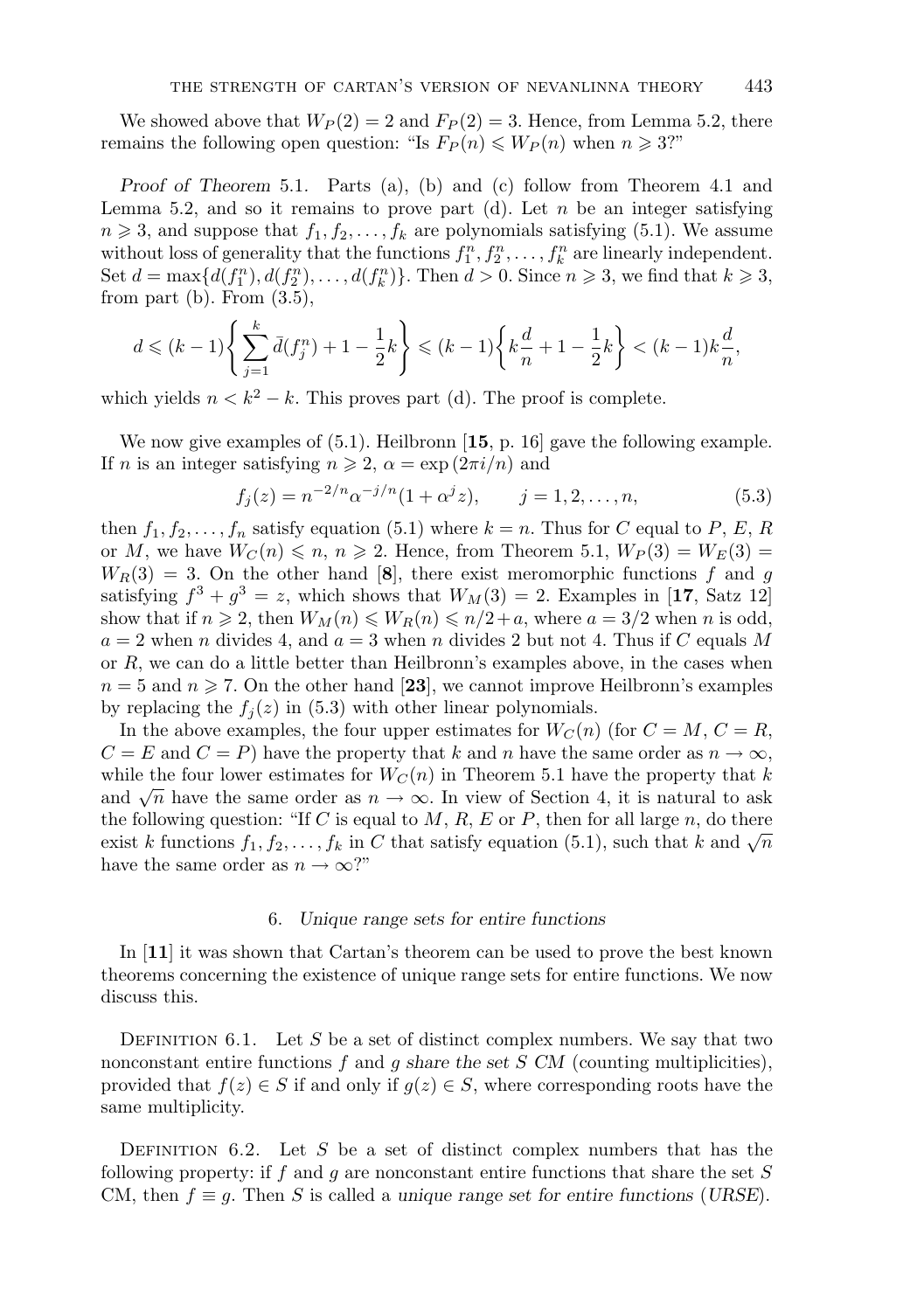We have the following results.

THEOREM 6.1 [48]. *The set*  $S_1 = \{z : z^7 + z + 1 = 0\}$  *is a URSE with seven elements.*

THEOREM 6.2 [29]. The set  $S_2 = \{z : z^7 + z^6 + 1 = 0\}$  is a URSE with seven *elements.*

In the other direction, there exist examples [**21**] that show that a URSE must have at least five elements. This leaves the following open questions:

(i) "Does there exist a URSE with five elements?", and

(ii) "Does there exist a URSE with six elements?"

Cartan's theorem was used in [**11**] to give proofs of Theorems 6.1 and 6.2. In this connection, see also [**40**] and [**41**].

*Remarks on the proof of Theorem* 6.1 *given in* [**11**]*.* Let f and g be nonconstant entire functions that share the set  $S_1$  CM. Then, for some entire function w, we have

$$
f^7 + f + 1 = e^w(g^7 + g + 1).
$$

Set  $g_1 = f^7$ ,  $g_2 = f + 1$ ,  $g_3 = -e^w g^7$  and  $g_4 = e^w (g+1) = g_1 + g_2 + g_3$ . If  $g_1$ ,  $g_2$  and  $g_3$  are linearly independent, then we use Theorem 2.1 and Lemma 2.2 to obtain a contradiction. If  $g_1$ ,  $g_2$  and  $g_3$  are linearly dependent, then we use other arguments to show that  $f^7(g+1) \equiv g^7(f+1)$ , from which we obtain  $f \equiv g$ .

*Remark on the proof of Theorem* 6.2 *given in* [**11**]*.* Let f and g be nonconstant entire functions that share the set  $S_2$  CM. Then, for some entire function w, we have

$$
f^7 + f^6 + 1 = e^w(g^7 + g^6 + 1).
$$

Set  $g_1 = f^7 + f^6$ ,  $g_2 \equiv 1$ ,  $g_3 = -e^w(g^7 + g^6)$  and  $g_4 = e^w = g_1 + g_2 + g_3$ . If  $g_1$ ,  $g_2$  and  $g_3$  are linearly independent, then we use Theorem 2.1 and Lemma 2.2 to obtain a contradiction. If  $q_1$ ,  $q_2$  and  $q_3$  are linearly dependent, then we use other arguments to show that  $f^7 + f^6 \equiv g^7 + g^6$ , from which we obtain  $f \equiv g$ .

*Observation.* In these proofs of Theorems 6.1 and 6.2, we needed the inequality

$$
T(r) \leqslant \sum_{j=1}^{p+1} N_{p-1}(r, 0, g_j) + S(r)
$$

from (2.2), in order to deal with: (i)  $g_2 = f + 1$  and  $g_4 = e^w(g + 1)$  in the proof of Theorem 6.1, and (ii)  $g_1 = f^7 + \dot{f}^6$  and  $g_3 = -e^w(g^7 + g^6)$  in the proof of Theorem 6.2. On the other hand, in the above proofs of Theorems 4.1 and 5.1, we needed only the weaker inequality

$$
T(r) \le (p-1) \sum_{j=1}^{p+1} \bar{N}(r, 0, g_j) + S(r)
$$

from (2.2).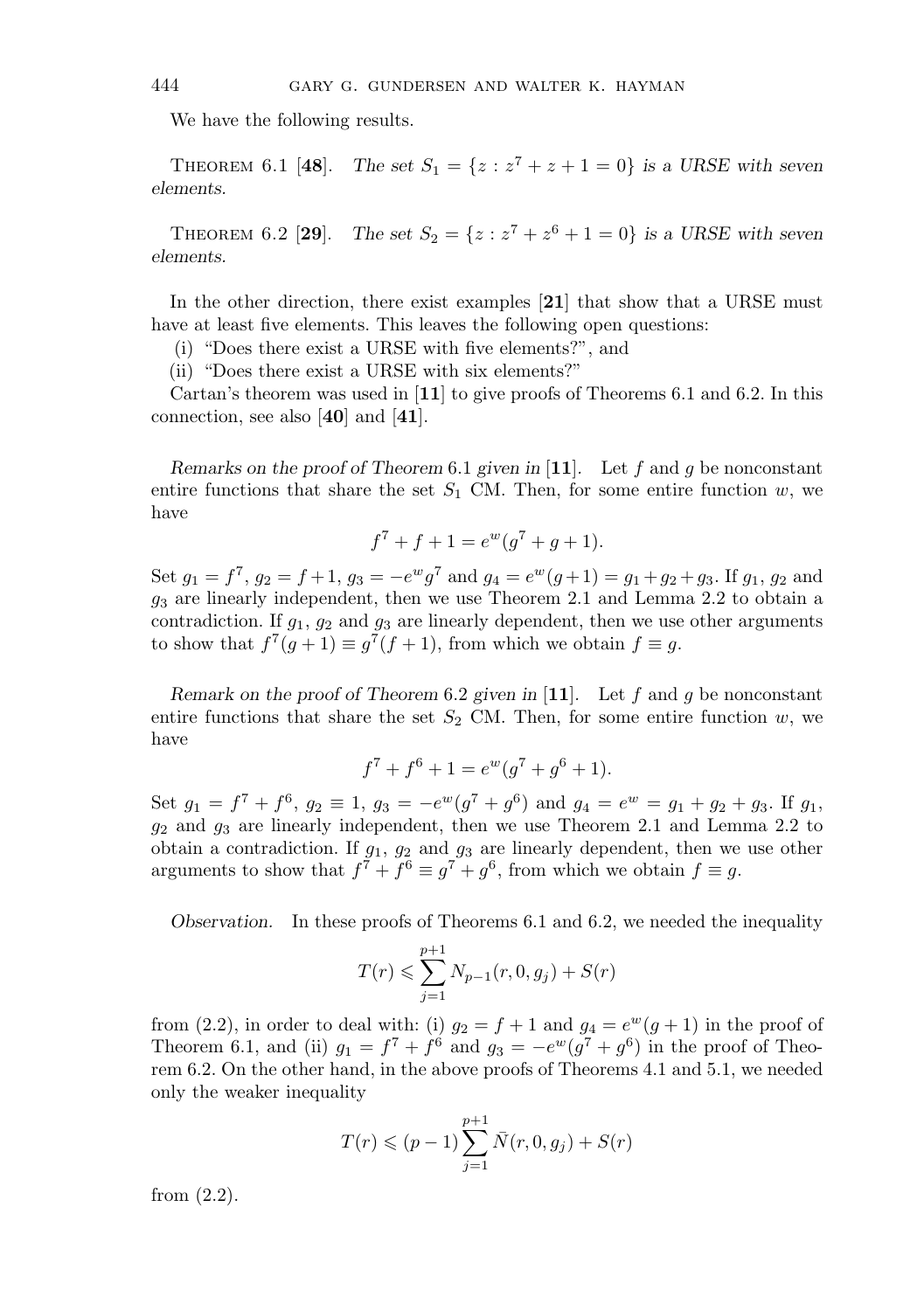#### 7. *The general form of Cartan's theorem*

Theorem 2.1 is a special case of the following result, which is the fundamental theorem that Cartan stated in his paper [**2**], together with additional observations to be found in [**17**] and [**25**].

THEOREM 7.1 [2, 17, 25]. Let  $g_1, g_2, \ldots, g_p$  be linearly independent entire *functions, where*  $p \ge 2$ *. Suppose that for each complex number* z, we have  $\max\{|g_1(z)|, |g_2(z)|, \ldots, |g_n(z)|\} > 0$ . For positive r, set

$$
T(r) = \frac{1}{2\pi} \int_0^{2\pi} u(re^{i\theta}) \, d\theta - u(0), \quad \text{where } u(z) = \sup_{1 \le j \le p} \log|g_j(z)|. \tag{7.1}
$$

Let  $f_1, f_2, \ldots, f_q$  be q linear combinations of the p functions  $g_1, g_2, \ldots, g_p$ , where  $q > p$ , such that any p of the q functions  $f_1, f_2, \ldots, f_q$  are linearly independent. Let H *be the meromorphic function defined by*

$$
H = \frac{f_1 f_2 \dots f_q}{W(g_1, g_2, \dots, g_p)},
$$
\n(7.2)

where  $W(g_1, g_2, \ldots, g_p)$  *is the Wronskian of*  $g_1, g_2, \ldots, g_p$ *. Then* 

$$
(q-p)T(r) \le N(r, 0, H) - N(r, H) + S(r), \qquad r > 0,
$$
\n(7.3)

*where* S(r) *is a quantity satisfying*

$$
S(r) = O(\log T(r)) + O(\log r) \quad \text{as } r \to \infty \text{ n.e.}
$$
 (7.4)

*We have*

$$
N(r, 0, H) \leqslant \sum_{j=1}^{q} N_{p-1}(r, 0, f_j),\tag{7.5}
$$

*and this gives*

$$
(q-p)T(r) \leq \sum_{j=1}^{q} N_{p-1}(r, 0, f_j) - N(r, H) + S(r).
$$
 (7.6)

*If at least one of the quotients*  $g_j/g_m$  *is a transcendental function, then* 

$$
S(r) = o(T(r)) \quad \text{as } r \to \infty \text{ n.e.,}
$$
\n
$$
(7.7)
$$

whereas if all the quotients  $g_j/g_m$  are rational functions, then

$$
S(r) \leqslant -\frac{1}{2}p(p-1)\log r + O(1) \quad \text{as } r \to \infty. \tag{7.8}
$$

*Furthermore, if all the quotients*  $g_j/g_m$  *are rational functions, then there exist polynomials*  $h_1, h_2, \ldots, h_p$ *, and an entire function*  $\phi$ *, such that* 

$$
g_j = h_j e^{\phi}, \qquad j = 1, 2, \dots, p. \tag{7.9}
$$

It can be verified that the assumption in Theorem 7.1 that 'any  $p$  of the  $q$ functions  $f_1, f_2, \ldots, f_q$  are linearly independent' is equivalent to the determinant condition that Cartan assumed in [**2**, p. 11, lemma]. By inspecting the particular form of the quantity  $S(r)$  in Cartan's proof, it was observed in [17] that (7.8) holds. As Kim **[23]** has also noted, this original proof in **[17]** of (7.8) was incorrect. In [**25**, Chapter VII, Section 6] it was observed that Cartan's proof can be easily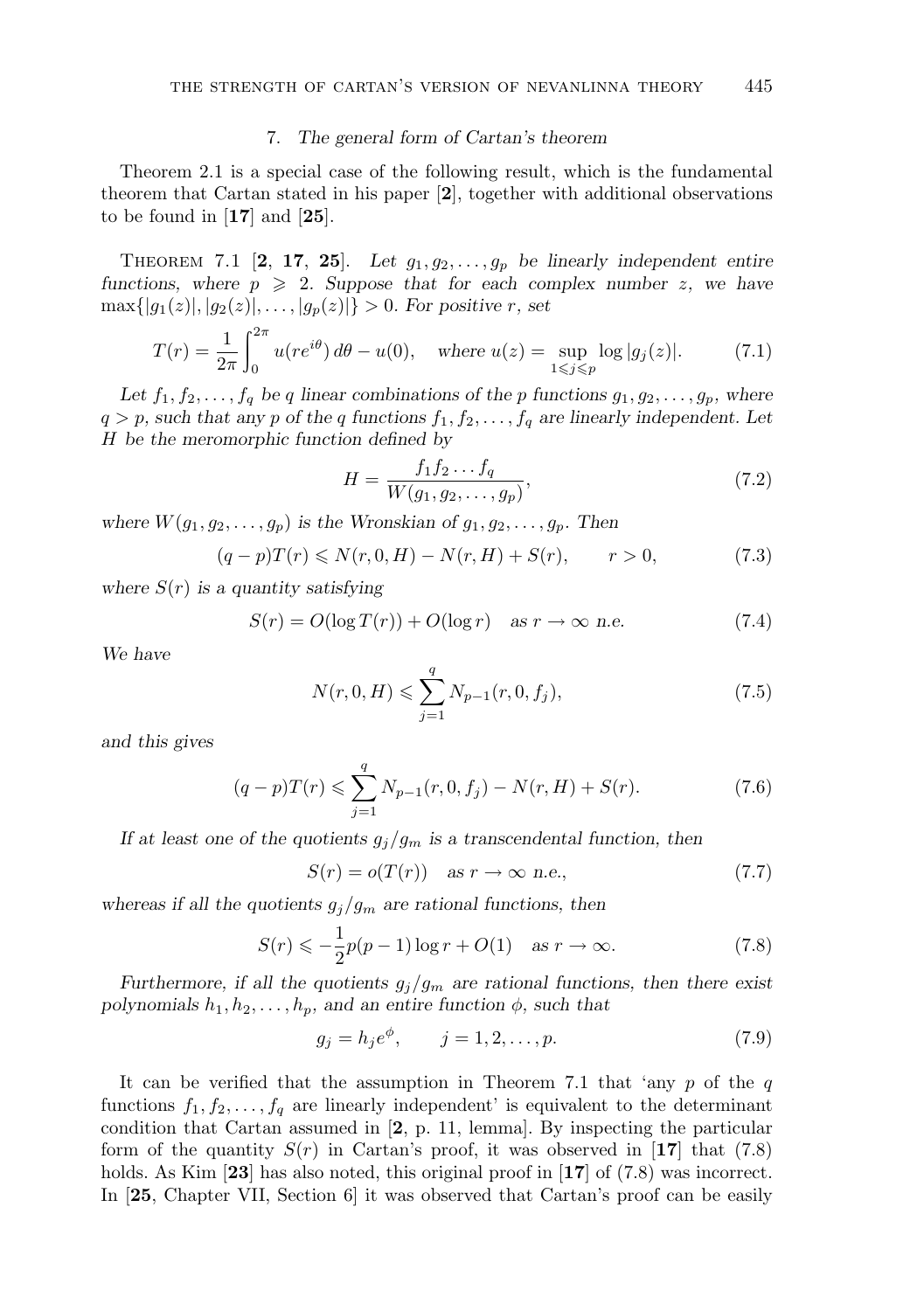adjusted so that the term  $-N(r, H)$  appears in (7.3). This additional term  $-N(r, H)$ is needed in the proof that Theorem 7.1 is a generalization of the full statement of the second fundamental theorem; see Corollary 7.4 below.

Thus every application of the second fundamental theorem is also an application of Theorem 7.1. In Sections 3–6 we discussed some applications of Theorem 2.1, which is the simple form of Theorem 7.1. For other applications of Theorem 7.1, see [**4**], [**12**], [**25**], [**33**], [**34**], [**40**] and [**41**].

Theorem 7.1 has several similar features to the second fundamental theorem. For example, in Theorem 7.1 the function  $T(r)$  is a measure of the growth of the entire functions  $g_1, g_2, \ldots, g_p$ , while in the second fundamental theorem, the *Nevanlinna characteristic function*  $T(r, f)$  is a measure of the growth of a meromorphic function f. Thus we call  $T(r)$  the *Cartan characteristic function*. We also note that the error term  $S(r)$  in Theorem 7.1 satisfies (7.4), while the error term  $S(r, f)$ in the second fundamental theorem satisfies  $S(r, f) = O(\log T(r, f)) + O(\log r)$  as  $r \to \infty$  n.e. Last, we note that the estimate (7.6) in Theorem 7.1 has a similar nature to estimates in the second fundamental theorem. Regarding Theorem 7.1 and the second fundamental theorem, see also [**3**].

The next result (and Corollary 7.3 below) give a relationship between the Cartan characteristic function and the Nevanlinna characteristic function.

THEOREM 7.2  $[2]$ . Let  $h_1$  and  $h_2$  be two linearly independent entire functions *that have no common zeros, and set*  $f = h_1/h_2$ *. For positive r, set* 

$$
T(r) = \frac{1}{2\pi} \int_0^{2\pi} v(re^{i\theta}) d\theta - v(0), \quad \text{where } v(z) = \sup\{\log|h_1(z)|, \log|h_2(z)|\}.
$$

*Then*

$$
T(r) = T(r, f) + O(1) \quad \text{as } r \to \infty.
$$
 (7.10)

*Proof.* Let  $E$  denote the set of positive  $r$  with the property that  $f$  has at least one zero or pole on  $|z| = r$ . If  $r \notin E$ , then  $v(z) = \log^+ |f(z)| + \log |h_2(z)|$  for all z satisfying  $|z| = r$ . Thus, from integration,

$$
T(r) = \frac{1}{2\pi} \int_0^{2\pi} \log^+ |f(re^{i\theta})| \, d\theta + \frac{1}{2\pi} \int_0^{2\pi} \log |h_2(re^{i\theta})| \, d\theta - v(0), \qquad r \notin E.
$$

From Jensen's formula,

$$
\frac{1}{2\pi} \int_0^{2\pi} \log |h_2(re^{i\theta})| d\theta + C_1 = N(r, 0, h_2) = N(r, f),
$$

where  $C_1$  is a real constant. Thus

$$
T(r) = m(r, f) + N(r, f) - v(0) - C_1 = T(r, f) + O(1) \quad \text{as } r \to \infty, \ r \notin E.
$$

Since  $T(r)$  and  $T(r, f)$  are continuous functions of r, it follows that (7.10) holds as  $r \to \infty$  through all values of r. This proves the theorem.

Theorem 7.2 immediately implies the following result.

COROLLARY 7.3 [2]. In the case when  $p = 2$  in Theorem 7.1, we have  $T(r) = T(r, g_1/g_2) + O(1)$  *as*  $r \to \infty$ .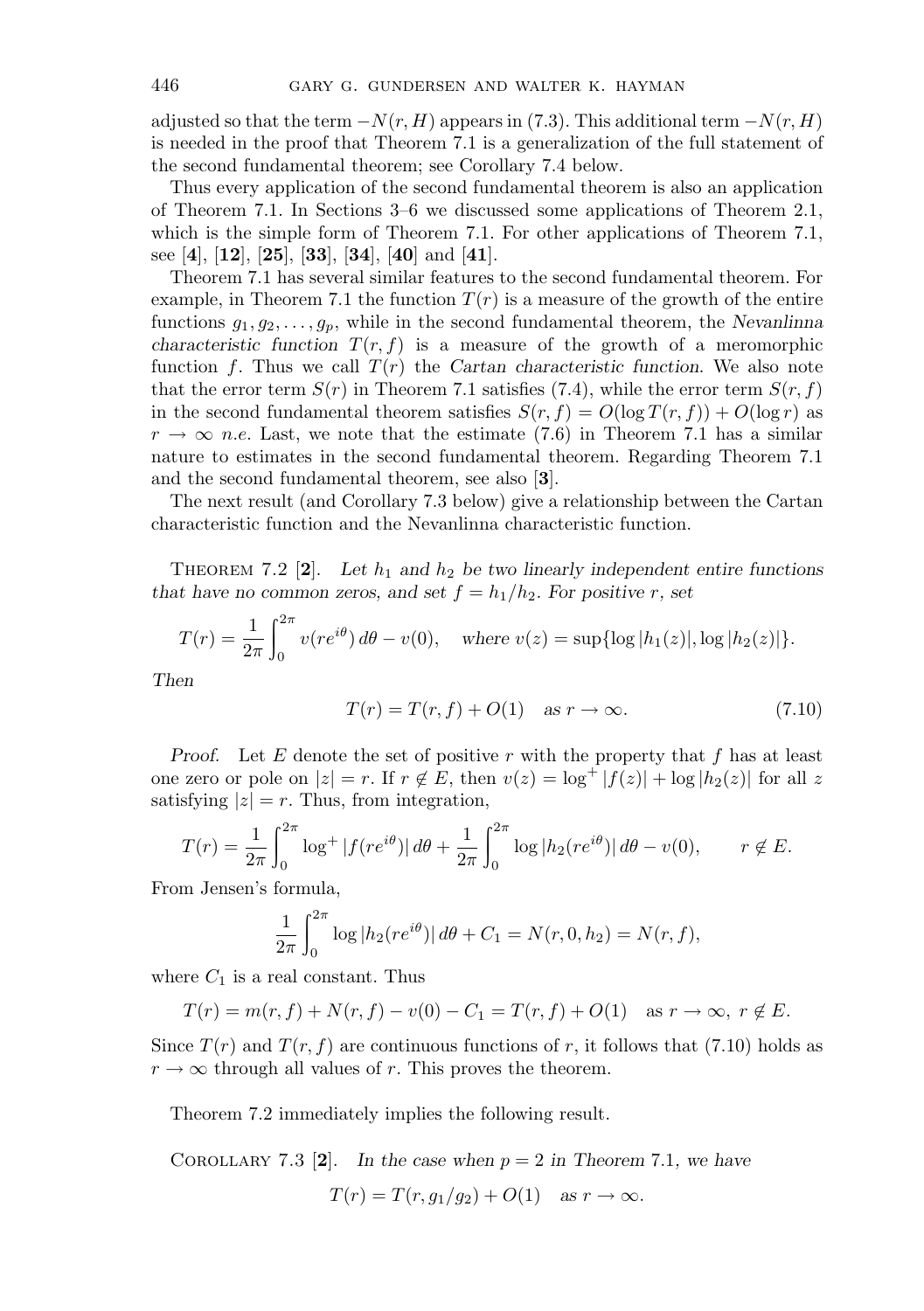We now show that the second fundamental theorem is a particular example of Theorem 7.1. The following statement is a well-known general form of the second fundamental theorem; see [**14**, **37**, **47**].

Corollary 7.4 (Second fundamental theorem). *Let* f *be a nonconstant meromorphic function, and let*  $a_1, a_2, \ldots, a_q$  *be distinct constants, where*  $q \geq 3$ *. Then*

$$
(q-2)T(r,f) \leq \sum_{j=1}^{q} \bar{N}(r,a_j,f) - N_0(r,0,f') + S(r,f), \qquad (7.11)
$$

where  $N_0(r, 0, f')$  *refers only to those roots of*  $f'(z) = 0$  *that satisfy*  $f(z) \neq a_j$  *for*  $j = 1, 2, \ldots, q$ .

Regarding the proof that Corollary 7.4 is a corollary of Theorem 7.1, we note that the proof in [2] gives (7.11) without the term  $-N_0(r, 0, f')$ . We can obtain this additional term  $-N_0(r, 0, f')$  by using the term  $-N(r, H)$  in (7.3), and we now give this complete proof.

*Proof of Corollary* 7.4 (*using Theorem* 7.1)*.* We know that there exist two linearly independent entire functions  $g_1$  and  $g_2$  that have no common zeros, such that  $f = g_1/g_2$ . Set  $f_j = g_1 - a_jg_2$  for  $j = 1, 2, ..., q$ . Then by applying Theorem 7.1 with  $g_1, g_2$   $(p = 2)$  and  $f_1, f_2, ..., f_q$   $(q \ge 3)$ , we obtain

$$
(q-2)T(r) \leq \sum_{j=1}^{q} \bar{N}(r, 0, f_j) - N(r, H) + S(r),
$$
\n(7.12)

where  $T(r)$  and  $S(r)$  satisfy the conditions in Theorem 7.1, and

$$
H = \frac{f_1 f_2 \dots f_q}{g_1 g'_2 - g'_1 g_2}.
$$

Since

$$
f' = -\frac{g_1 g_2' - g_1' g_2}{g_2^2},
$$

we see that  $N_0(r, 0, f') \le N(r, H)$ . Then from Corollary 7.3 and (7.12), we obtain (7.11). This proves Corollary 7.4. Thus Theorem 7.1 is a generalization of the second fundamental theorem.

*Remark.* In the above proof it was shown that  $N_0(r, 0, f') \le N(r, H)$ , which is all that was needed. More precisely, it can be shown that

$$
N(r, H) = N_0(r, 0, f') + N(r, f) - \bar{N}(r, f).
$$

#### 8. *Lemmas*

In this section we prove two lemmas that we use in the proof of Theorem 7.1 in Section 9. In Theorem 7.1, Cartan observed that  $T(r)$  is an upper bound on the growth of the quotients  $g_j/g_m$  and  $f_\mu/f_\nu$ , and these observations are included in the next lemma. For two meromorphic functions  $\psi_1$  and  $\psi_2$  (where  $\psi_1 \neq 0$ and  $\psi_2 \not\equiv 0$ , let  $N(r, 0; \psi_1, \psi_2)$  denote the counting function of the common zeros of  $\psi_1$  and  $\psi_2$ , counted in the following manner. If  $z_0$  is a zero of  $\psi_1$  of order  $k_1$ and a zero of  $\psi_2$  of order  $k_2$ , then  $N(r, 0; \psi_1, \psi_2)$  counts  $z_0$  exactly k times, where  $k = \min\{k_1, k_2\}.$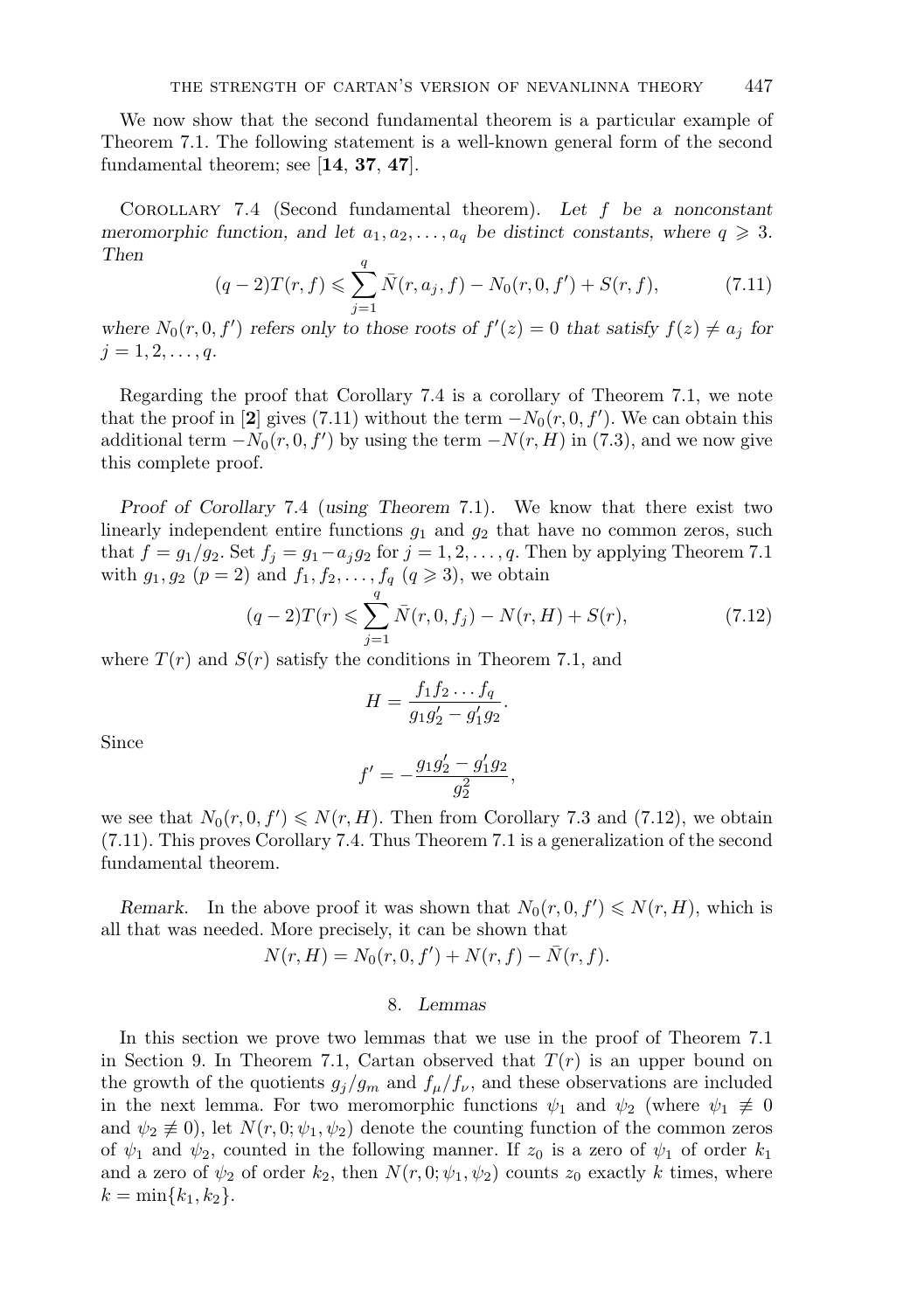Lemma 8.1 [**2**]. *Assume that the hypotheses of Theorem* 7.1 *hold. Then*

$$
T(r) \to \infty \quad \text{as } r \to \infty. \tag{8.1}
$$

*If at least one quotient*  $g_i/g_m$  *is a transcendental function, then* 

$$
\frac{T(r)}{\log r} \to \infty \quad \text{as } r \to \infty. \tag{8.2}
$$

*Furthermore, for any* j *and* m*, we have*

$$
T(r, g_j/g_m) + N(r, 0; g_j, g_m) \le T(r) + O(1) \quad \text{as } r \to \infty,
$$
 (8.3)

*and, for any*  $\mu$  *and*  $\nu$ *, we have* 

$$
T(r, f_{\mu}/f_{\nu}) + N(r, 0; f_{\mu}, f_{\nu}) \leq T(r) + O(1) \quad \text{as } r \to \infty.
$$
 (8.4)

*Also, for any* j*, we have*

$$
N(r, 0, g_j) \leq T(r) + O(1) \quad \text{as } r \to \infty. \tag{8.5}
$$

*Proof.* Let  $g_j$  and  $g_m$  be any two functions in Theorem 7.1. Then there exist entire functions  $h_j$ ,  $h_m$  and  $w_{jm}$ , where  $h_j$  and  $h_m$  are linearly independent and have no common zeros, such that

$$
g_j = h_j w_{jm} \quad \text{and} \quad g_m = h_m w_{jm}, \tag{8.6}
$$

where  $N(r, 0, w_{im}) = N(r, 0; g_i, g_m)$ . Set

$$
v(z) = \sup\{\log|h_j(z)|, \log|h_m(z)|\}.
$$
 (8.7)

By applying Theorem 7.2 to  $h_j$  and  $h_m$ , we obtain

$$
T(r, g_j/g_m) = T(r, h_j/h_m) = \frac{1}{2\pi} \int_0^{2\pi} v(re^{i\theta}) \, d\theta + O(1) \quad \text{as } r \to \infty. \tag{8.8}
$$

We note that  $\sup\{\log |g_j(z)|, \log |g_m(z)|\} \leq u(z)$  whenever  $z \in \mathbb{C}$ , where  $u(z)$  is given in  $(7.1)$ . Hence, from  $(8.8)$ ,  $(8.7)$ ,  $(8.6)$  and  $(7.1)$ , we obtain that

$$
T(r, g_j/g_m) \leq T(r) - \frac{1}{2\pi} \int_0^{2\pi} \log |w_{jm}(re^{i\theta})| d\theta + O(1) \quad \text{as } r \to \infty.
$$

Then from Jensen's formula,

$$
T(r, g_j/g_m) \leq T(r) - N(r, 0, w_{jm}) + O(1) \quad \text{as } r \to \infty.
$$

Since  $N(r, 0, w_{jm}) = N(r, 0; g_j, g_m)$ , we obtain (8.3).

Now suppose that  $f_{\mu}$  and  $f_{\nu}$  are any two of the functions  $f_1, f_2, \ldots, f_q$ . Since  $f_{\mu}$ and  $f_{\nu}$  are linear combinations of the functions  $g_1, g_2, \ldots, g_p$ , there exists a positive constant  $C_0$  such that  $\sup{\log |f_\mu|, \log |f_\nu|} \leq u(z) + C_0$  whenever  $z \in \mathbb{C}$ , where  $u(z)$  is given in (7.1). Therefore, by repeating the above process with  $g_i$  and  $g_m$ replaced by  $f_{\mu}$  and  $f_{\nu}$ , it can be deduced that (8.4) holds.

If  $j \neq m$ , then  $g_j/g_m$  is not a constant, and  $T(r, g_j/g_m) \to \infty$  as  $r \to \infty$ . Thus  $(8.1)$  follows from  $(8.3)$ . If at least one quotient  $g_j/g_m$  is a transcendental function, then (see [**14**, p. 24])

$$
\frac{T(r, g_j/g_m)}{\log r} \to \infty \quad \text{as } r \to \infty.
$$

Thus (8.2) also follows from (8.3).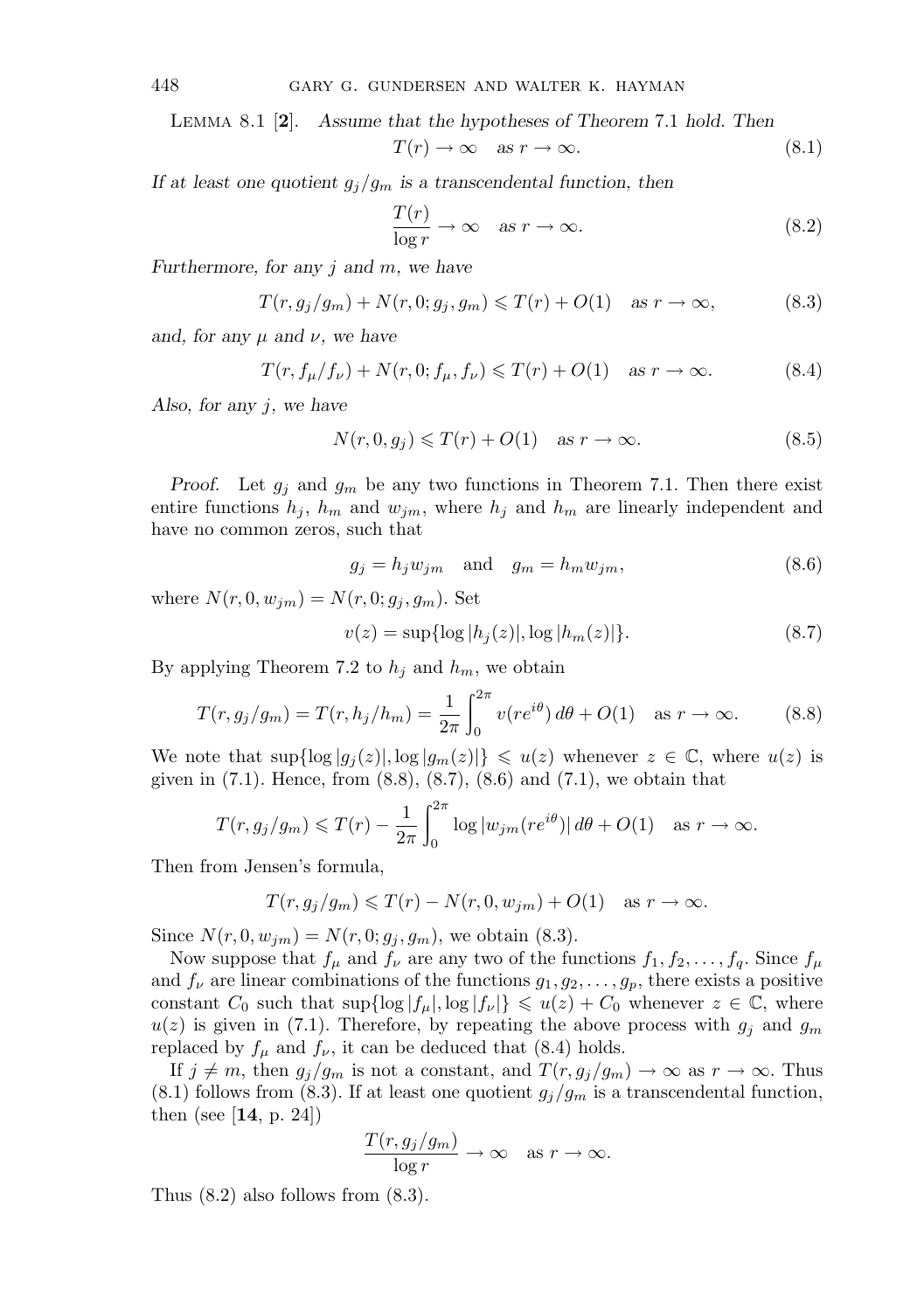Finally, by Jensen's formula and  $(7.1)$ , there exist real constants  $C_1$  and  $C_2$  such that

$$
N(r, 0, g_j) = \frac{1}{2\pi} \int_0^{2\pi} \log|g_j(re^{i\theta})| \, d\theta + C_1 \leq T(r) + C_2, \qquad j = 1, 2, \dots, p.
$$

This proves (8.5), and completes the proof of the lemma.

Lemma 8.2 [**2**]. *Assume that the hypotheses of Theorem* 7.1 *hold. Suppose that*  $z \in \mathbb{C}$ , and arrange the moduli of the function values  $|f_i(z)|$  in a weakly decreasing *order; that is,*

$$
|f_{m_1}(z)| \geq |f_{m_2}(z)| \geq \ldots \geq |f_{m_q}(z)|,\tag{8.9}
$$

where the integers  $m_1, m_2, \ldots, m_q$  depend on z.

*Then there exists a positive constant* A *that does not depend on* z*, such that*

$$
|g_j(z)| \le A |f_{m_\nu}(z)| \quad \text{whenever } 1 \le j \le p \text{ and } 1 \le \nu \le q - p + 1. \tag{8.10}
$$

*Thus, for any z, there exist at least*  $q - p + 1$  *functions*  $f_j$  *that do not vanish at z.* 

*Proof.* Since each  $f_k$  is a linear combination of the functions  $g_1, g_2, \ldots, g_p$ ,

$$
f_k = \sum_{j=1}^p a_{jk} g_j, \qquad k = 1, 2, \dots, q,
$$
\n(8.11)

for some constants  $\{a_{jk}\}\$ . For each z, let  $m_1, m_2, \ldots, m_q$  be the integers in (8.9), which depend on z. Now let  $\nu$  be any fixed integer satisfying  $1 \leq \nu \leq q - p + 1$ , and then let  $h_1, h_2, \ldots, h_p$  denote the p functions  $f_{m_\nu}, f_{m_{q-p+2}}, f_{m_{q-p+3}}, \ldots, f_{m_q}$ . Hence

$$
|h_n(z)| \le |f_{m_\nu}(z)|, \qquad n = 1, 2, \dots, p. \tag{8.12}
$$

From (8.11),

$$
h_n(z) = \sum_{j=1}^p b_{jn} g_j(z), \qquad n = 1, 2, \dots, p,
$$
\n(8.13)

for some constants  $\{b_{jn}\}\$  that make up a subset of the constants  $\{a_{jk}\}\$ in (8.11). From the hypotheses of Theorem 7.1, the p functions  $h_1, h_2, \ldots, h_p$  are linearly independent. Hence, if  $D_p$  denotes the  $p \times p$  coefficient determinant of the constants  ${b_{in}}$  in the  $p \times p$  system of equations in (8.13), then we deduce that  $D_p \neq 0$ . It follows that

$$
g_j(z) = \sum_{n=1}^p c_{nj} h_n(z), \qquad j = 1, 2, \dots, p,
$$
\n(8.14)

where the constants  $\{c_{nj}\}$  depend only on the constants  $\{b_{jn}\}$  in (8.13). Thus the constants  $\{c_{nj}\}$  depend only on the constants  $\{a_{jk}\}$  in (8.11). Therefore, from (8.14) and  $(8.12)$ , it follows that there exists a positive constant  $A$  that depends only on the constants  $\{a_{jk}\}\$ in (8.11), such that  $|g_j(z)| \leq A |f_{m_{\nu}}(z)|$ ,  $j = 1, 2, \ldots, p$ . Since  $\nu$  is any fixed integer satisfying  $1 \leq \nu \leq q - p + 1$ , this proves (8.10), which proves the lemma.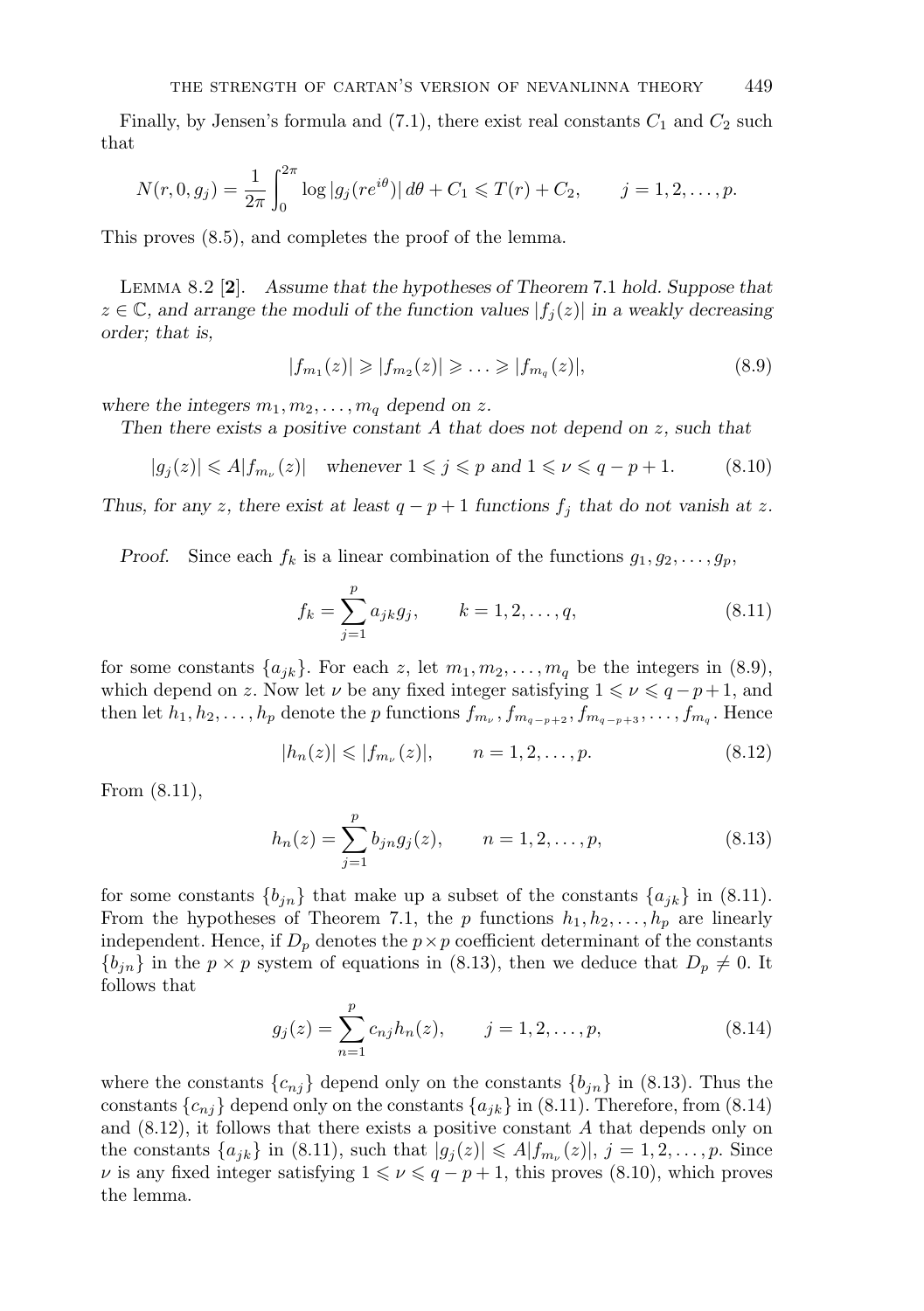## 9. *Proof of Theorem* 7.1

Since  $g_1, g_2, \ldots, g_p$  are linearly independent, we have  $W(g_1, g_2, \ldots, g_p) \neq 0$ . Thus  $H$  in  $(7.2)$  is a well-defined meromorphic function.

For each complex number  $z$ , set

$$
v(z) = \max_{\{k_j\}} \log |f_{k_1}(z)f_{k_2}(z)\dots f_{k_{q-p}}(z)|,
$$
\n(9.1)

where this maximum is taken over all possible sets of  $q - p$  distinct integers  $k_1, k_2, \ldots, k_{q-p}$  in the set  $\{1, 2, \ldots, q\}$ . By Lemma 8.2, if  $z \in \mathbb{C}$ , then there exist at least  $q - p + 1$  functions  $f_k$  that do not vanish at z. Thus  $v(z)$  in (9.1) is a finite real number whenever  $z \in \mathbb{C}$ .

Now suppose that  $a_1, a_2, \ldots, a_{q-p}$  are any  $q - p$  distinct integers in the set  $\{1, 2, \ldots, q\}$ . Let  $b_1, b_2, \ldots, b_p$  denote the remaining integers in the set  $\{1, 2, \ldots, q\}$ . From the hypotheses, we see that  $f_{b_1}, f_{b_2}, \ldots, f_{b_p}$  are linearly independent. Thus  $W(f_{b_1}, f_{b_2}, \ldots, f_{b_n}) \not\equiv 0$ . Since each  $f_k$  is a linear combination of the functions  $g_1, g_2, \ldots, g_p$ , we have a matrix equation of the form

$$
\begin{pmatrix}\nf_{b_1} & f_{b_2} & \dots & f_{b_p} \\
f'_{b_1} & f'_{b_2} & \dots & f'_{b_p} \\
\vdots & \vdots & \ddots & \vdots \\
f_{b_1}^{(p-1)} & f_{b_2}^{(p-1)} & \dots & f_{b_p}^{(p-1)}\n\end{pmatrix}
$$
\n
$$
= \begin{pmatrix}\ng_1 & g_2 & \dots & g_p \\
g'_1 & g'_2 & \dots & g'_p \\
\vdots & \vdots & \ddots & \vdots \\
g_1^{(p-1)} & g_2^{(p-1)} & \dots & g_p^{(p-1)}\n\end{pmatrix}\n\begin{pmatrix}\na_{11} & a_{12} & \dots & a_{1p} \\
\alpha_{21} & \alpha_{22} & \dots & \alpha_{2p} \\
\vdots & \vdots & \ddots & \vdots \\
\alpha_{p1} & \alpha_{p2} & \dots & \alpha_{pp}\n\end{pmatrix},
$$

for some constants  $\{\alpha_{jm}\}$ . By taking determinants, we see that

$$
W(g_1, g_2, \ldots, g_p) = K(b_1, b_2, \ldots, b_p) W(f_{b_1}, f_{b_2}, \ldots, f_{b_p}),
$$

where  $K = K(b_1, b_2, \ldots, b_p)$  is a nonzero constant. Hence, by (7.2),

$$
H = \frac{f_1 f_2 \dots f_q}{K(b_1, b_2, \dots, b_p) W(f_{b_1}, f_{b_2}, \dots, f_{b_p})}.
$$
\n(9.2)

Thus

$$
H = \frac{f_{a_1} f_{a_2} \dots f_{a_{q-p}}}{K(b_1, b_2, \dots, b_p)G},\tag{9.3}
$$

where

$$
G = \begin{vmatrix} 1 & 1 & \dots & 1 \\ f'_{b_1}/f_{b_1} & f'_{b_2}/f_{b_2} & \dots & f'_{b_p}/f_{b_p} \\ f''_{b_1}/f_{b_1} & f''_{b_2}/f_{b_2} & \dots & f''_{b_p}/f_{b_p} \\ \vdots & \vdots & \ddots & \vdots \\ f^{(p-1)}_{b_1}/f_{b_1} & f^{(p-1)}_{b_2}/f_{b_2} & \dots & f^{(p-1)}_{b_p}/f_{b_p} \end{vmatrix}.
$$
 (9.4)

For each complex number z, set

$$
w(z) = \max_{\{b_j\}} \log |K(b_1, b_2, \dots, b_p)G(z)|,
$$
\n(9.5)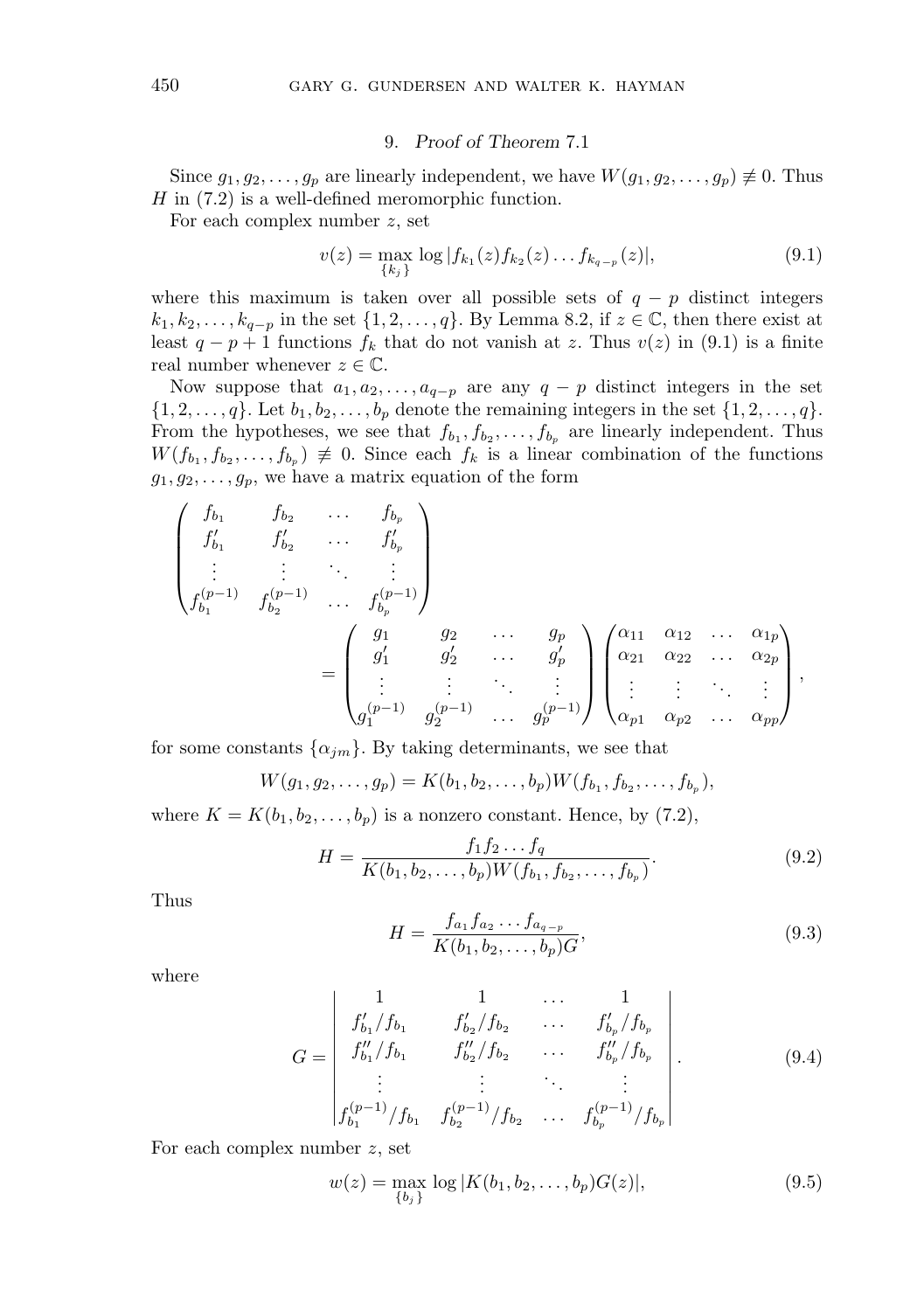where this maximum is taken over all possible sets of p distinct integers  $b_1, b_2, \ldots, b_n$ in the set  $\{1, 2, \ldots, q\}$ . Here we observe that for some z, it is possible to have either  $w(z) = +\infty$  or  $w(z) = -\infty$ .

We now show that

$$
\int_0^{2\pi} v(re^{i\theta}) d\theta = \int_0^{2\pi} \log|H(re^{i\theta})| d\theta + \int_0^{2\pi} w(re^{i\theta}) d\theta, \qquad r > 0. \tag{9.6}
$$

From (9.1), (9.3) and (9.5), we have  $v(z) = \log |H(z)| + w(z)$  for any z satisfying  $H(z) \neq 0, \infty$ . Thus (9.6) holds for those positive r for which H has no zeros or poles on  $|z| = r$ . Now suppose that H has a finite number of zeros and poles on  $|z| = r$  (where  $r > 0$ ). For these r, we integrate the three integrands in (9.6) around a curve  $\gamma = \gamma(r, \delta)$  consisting of arcs of  $|z| = r$  and small indentations of radius  $\delta$  about each zero and pole of H on  $|z| = r$ . In this case, (9.6) holds when the path of integration is  $\gamma$  instead of  $|z| = r$ . As  $\delta \to 0$ , on each small indentation the two integrands on the right-hand side of (9.6) are  $O(-\log \delta)$ , and the length of the indentation is  $O(\delta)$ , and so the corresponding integrals around each indentation tend to zero. Since the whole curve  $\gamma$  approaches the circle  $|z| = r$  as  $\delta \to 0$ , we see that (9.6) holds on  $|z| = r$ . Hence, (9.6) holds for all positive r.

We now consider, separately, each of the three integrals in  $(9.6)$ . Since H is a meromorphic function, Jensen's formula gives

$$
\frac{1}{2\pi} \int_0^{2\pi} \log |H(re^{i\theta})| \, d\theta = N(r, 0, H) - N(r, H) + B, \qquad r > 0,\tag{9.7}
$$

where  $B$  is a real constant.

We now make a lower estimate for the integral of  $v$  in  $(9.6)$ . To this end, for each z, we choose the integers  $a_1, a_2, \ldots, a_{q-p}$  in (9.3) to be a particular set of integers  $c_1, c_2, \ldots, c_{q-p}$  satisfying

$$
f_{c_1}(z) f_{c_2}(z) \dots f_{c_{q-p}}(z) \neq 0 \tag{9.8}
$$

and

$$
v(z) = \log |f_{c_1}(z)f_{c_2}(z)\dots f_{c_{q-p}}(z)|
$$
\n(9.9)

in (9.1). The choice of these integers  $c_1, c_2, \ldots, c_{q-p}$  depends on z. From (9.8), (9.9) and Lemma 8.2, it follows that there exists a positive constant A, such that for all z we have  $|g_j(z)| \leqslant A |f_{c_{\nu}}(z)|$  and  $\log |g_j(z)| \leqslant \log A + \log |f_{c_{\nu}}(z)|$  whenever  $1 \leq j \leq p$  and  $1 \leq \nu \leq q-p$ . Then from  $(7.1)$ ,  $u(z) \leq \log A + \log |f_{c_{\nu}}(z)|$  whenever  $1 \leqslant \nu \leqslant q - p$ . Thus from (9.9) and (7.1), we obtain

$$
(q-p)T(r) \leq \frac{1}{2\pi} \int_0^{2\pi} v(re^{i\theta}) d\theta + O(1) \quad \text{as } r \to \infty.
$$
 (9.10)

We next make an upper estimate for the integral of  $w$  in  $(9.6)$ . From  $(9.5)$ , there exists a positive constant  $D$ , such that for all  $z$ ,

$$
w(z) \le D + \max_{\{b_j\}} \log |G(z)|,\tag{9.11}
$$

where this maximum is taken over all possible sets of p distinct integers  $b_1, b_2, \ldots, b_p$ in the set  $\{1, 2, \ldots, q\}$ . Since the function G in (9.4) has the form

$$
G = \frac{W(f_{b_1}, f_{b_2}, \ldots, f_{b_p})}{f_{b_1} f_{b_2} \ldots f_{b_p}},
$$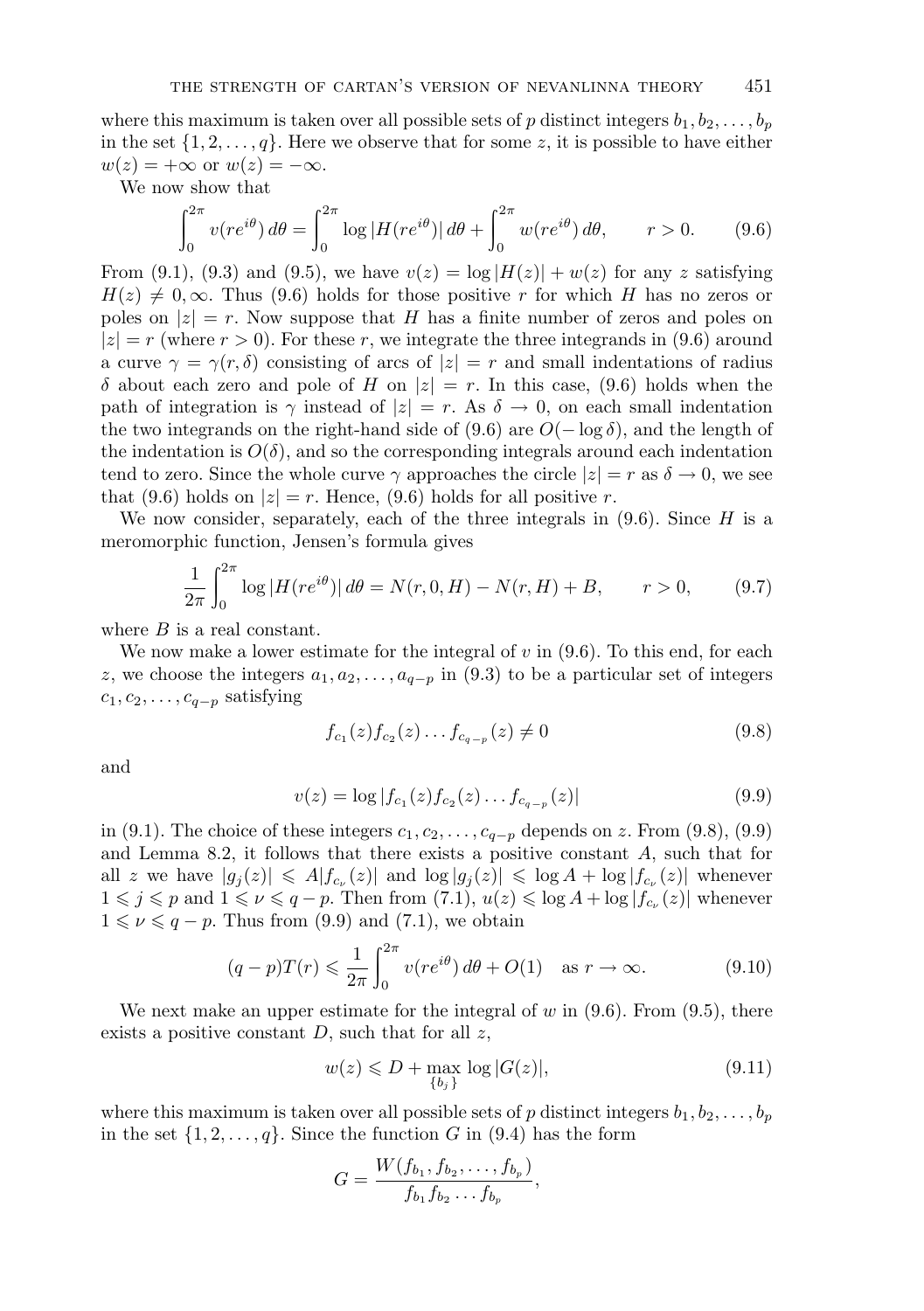and since (see [**24**, p. 12])

$$
(1/f_1)^p W(f_{b_1}, f_{b_2}, \ldots, f_{b_p}) = W(f_{b_1}/f_1, f_{b_2}/f_1, \ldots, f_{b_p}/f_1),
$$

it can be seen that the function  $G$  does not change if we replace each function  $f_{b_j}^{(k)}/f_{b_j}$  in (9.4) with  $(f_{b_j}/f_1)^{(k)}/(f_{b_j}/f_1)$ . From this observation, (9.11), Milloux's result [**14**, p. 55] and Nevanlinna's fundamental estimate of the logarithmic derivative, it can be deduced that

$$
\int_0^{2\pi} w(re^{i\theta}) d\theta \le O(\log r) + \sum_{j=1}^q O\left(\log T\left(r, \frac{f_j}{f_1}\right)\right) \quad \text{as } r \to \infty \text{ n.e.}
$$

Thus from (8.4),

$$
\int_0^{2\pi} w(re^{i\theta}) d\theta = O(\log r) + O(\log T(r)) \quad \text{as } r \to \infty \text{ n.e.}
$$
 (9.12)

We now combine  $(9.6), (9.7), (9.10)$  and  $(9.12),$  to show that  $(7.3)$  holds, where  $S(r)$  is a quantity satisfying (7.4). In particular,  $S(r)$  is a quantity satisfying

$$
S(r) = \frac{1}{2\pi} \int_0^{2\pi} w(re^{i\theta}) d\theta + O(1) \quad \text{as } r \to \infty.
$$
 (9.13)

We now show that (7.5) holds. To this end, let  $z_0$  be a zero of H of multiplicity  $\mu$ . Then from (7.2), at least one of the functions  $f_1, f_2, \ldots, f_q$  has a zero at  $z_0$ . As in (9.8) and (9.9), we choose a particular set of integers  $a_1, a_2, \ldots, a_{q-p}$  satisfying

$$
f_{a_1}(z_0) f_{a_2}(z_0) \ldots f_{a_{q-p}}(z_0) \neq 0,
$$

and we use these integers in  $(9.3)$ . Then from  $(9.3)$  and  $(9.4)$ ,  $z_0$  is a pole of G of multiplicity  $\mu$ . For each  $j = 1, 2, \ldots, p$ ,  $z_0$  is a zero of  $f_{b_j}$  of multiplicity  $m_j$ , where  $m_j \geq 0$ . Here, for convenience, we set  $m_j = 0$  whenever  $f_{b_j}(z_0) \neq 0$ . From inspection of the form of  $G$  in  $(9.4)$ , we deduce that

$$
\mu \leqslant \sum_{j=1}^p \min\{m_j, p-1\}.
$$

It follows that  $(7.5)$  holds. Now  $(7.6)$  follows from  $(7.3)$  and  $(7.5)$ .

To complete the proof, it remains to prove (7.7), (7.8) and (7.9). If at least one of the quotients  $g_j/g_m$  is a transcendental function, then from (8.2) and (7.4), we obtain (7.7).

Now suppose that all the quotients  $g_j/g_m$  are rational functions. Since for each complex number z we have  $\max\{|g_1(z)|, |g_2(z)|, \ldots, |g_p(z)|\} > 0$ , it follows that each  $g_i$  has only a finite number of zeros, and we see that (7.9) holds. Since each  $f_i$ is a linear combination of the functions  $g_1, g_2, \ldots, g_p$ , it follows from (7.9) that all the quotients  $f_j/f_m$  are rational functions. As we observed above, the function G in (9.4) does not change if we replace each function  $f_{b_j}^{(k)}/f_{b_j}$  in (9.4) with  $(f_{b_j}/f_1)^{(k)}/(f_{b_j}/f_1)$ . Since  $f_{b_j}/f_1$  is a rational function for all j, it follows that  $G$  in  $(9.4)$  is a rational function; furthermore,  $G$  is equal to a finite sum of rational functions  $R_1, R_2, \ldots, R_n$  satisfying

$$
|R_{\nu}(z)| = O(|z|^{-p(p-1)/2})
$$
 as  $z \to \infty$ ,  $\nu = 1, 2, ..., n$ .

Therefore, from (9.5) and (9.13), it can be deduced that (7.8) holds. This completes the proof of Theorem 7.1.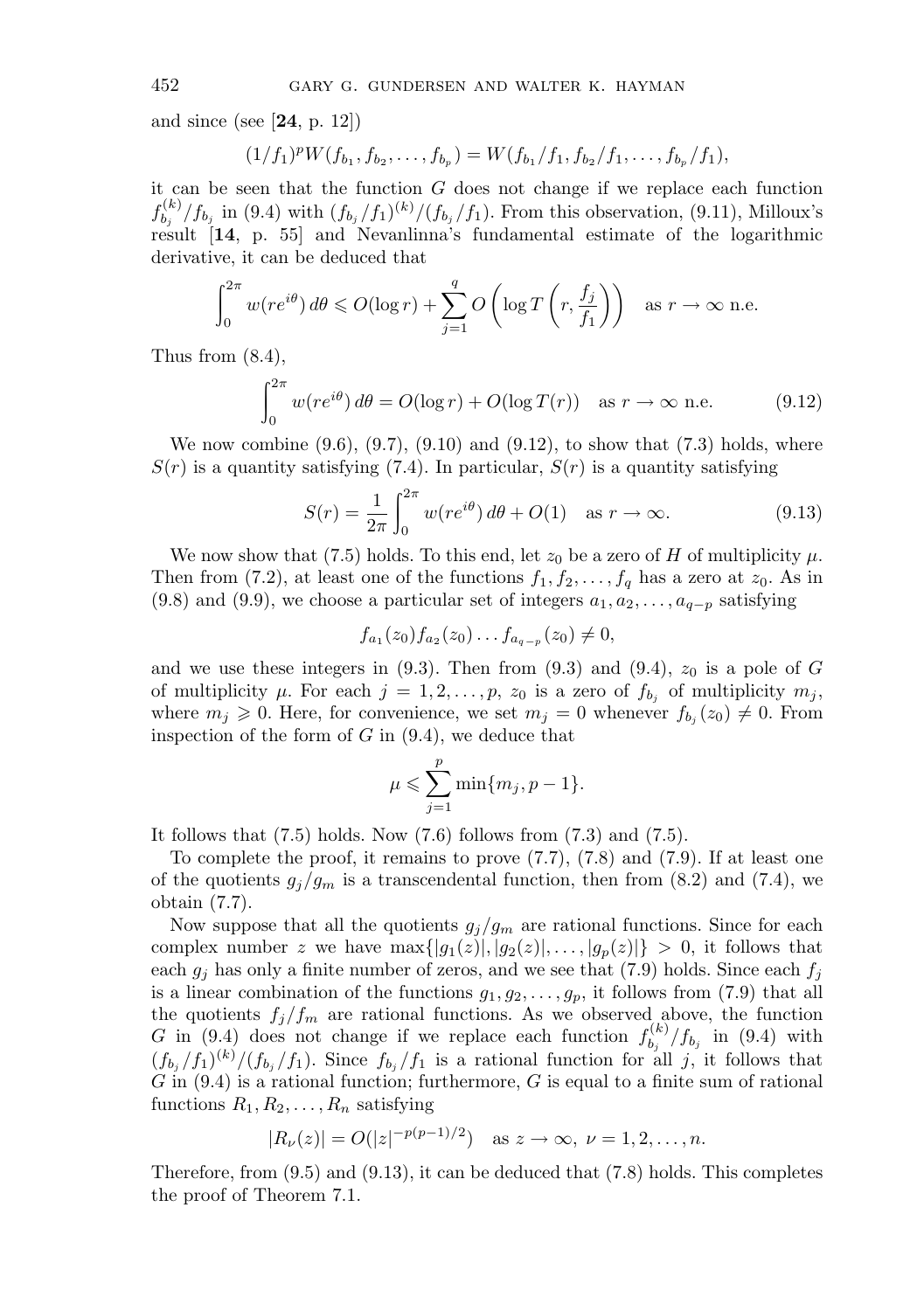*Acknowledgement.* We would like to thank the referee for helpful suggestions.

## *References*

- **1.** I. N. Baker, 'On a class of meromorphic functions', *Proc. Amer. Math. Soc.* 17 (1966) 819– 822.
- **2.** H. CARTAN, 'Sur les zéros des combinaisons linéaires de p fonctions holomorphes données', *Mathematica Cluj* 7 (1933) 5-31.
- **3.** A. E. EREMENKO and  $\overrightarrow{M}$ . L. SODIN, 'The value distribution of meromorphic functions and meromorphic curves from the point of view of potential theory', *Algebra i Analiz* 3 (1991) 131–164 (in Russian); translation in *St. Petersburg Math. J.* 3 (1992) 109–136.
- **4.** H. Fujimoto, 'On meromorphic maps into the complex projective space', *J. Math. Soc. Japan* 26 (1974) 272–288.
- **5.** A. Granville and T. J. Tucker, 'It's as easy as abc', *Notices Amer. Math. Soc.* 49 (2002) 1224–1231.
- **6.** M. L. Green, 'Some Picard theorems for holomorphic maps to algebraic varieties', *Amer. J. Math.* 97 (1975) 43–75.
- **7.** F. GROSS, 'On the equation  $f^n + a^n = 1$ ', *Bull. Amer. Math. Soc.* 72 (1966) 86–88. Correction: *ibid.* 72 (1966) 576.
- **8.** F. Gross and C. F. Osgood, 'On the functional equation  $f^n + g^n = h^n$  and a new approach
- to a certain class of more general functional equations', *Indian J. Math.* 23 (1981) 17–39.<br>**9.** G. G. Gundersen, 'Meromorphic solutions of  $f^6 + g^6 + h^6 \equiv 1$ ', *Analysis* 18 (1998) 285–290.
- **10.** G. G. GUNDERSEN, 'Meromorphic solutions of  $\tilde{f}^5 + \tilde{g}^5 + h^5 \equiv 1$ ', *Complex Variables* 43 (2001) 293–298.
- 11. G. G. GUNDERSEN, 'Complex functional equations', *Complex differential and functional equations* (Mekrijärvi, 2000), Univ. Joensuu Dept. Math. Rep. Ser. 5 (Univ. Joensuu, Joensuu, 2003) 21–50.
- 12. G. G. GUNDERSEN and K. TOHGE, 'Unique range sets for polynomials or rational functions', *Progress in Analysis*, *Proc. 3rd ISSAC Congress*, vol. 1 (ed. H. G. W. Begehr, R. P. Gilbert and M. W. Wong, World Scientific, 2003) 235–246.
- **13.** G. G. GUNDERSEN and K. TOHGE, 'Entire and meromorphic solutions of  $f^5 + g^5 + h^5 = 1'$ , Univ. Joensuu Dept. Math. Rep. Ser., to appear.
- **14.** W. K. Hayman, *Meromorphic functions* (Clarendon Press, Oxford, 1964).
- **15.** W. K. Hayman, *Research problems in function theory* (Athlone Press, University of London, 1967).
- **16.** W. K. Hayman, 'Rolf Nevanlinna', *Bull. London Math. Soc.* 14 (1982) 419–436.
- **17.** W. K. HAYMAN, 'Waring's problem für analytische Funktionen', *Bayer. Akad. Wiss. Math.*-*Natur. Kl. Sitzungsber. 1984* (Bayer. Akad. Wiss., Munich, 1985) 1–13.
- 18. D. HILBERT, 'Beweis für die Darstellbarkeit der ganzen Zahlen durch eine feste Anzahl n-ter Potenzen (Waringsches Problem)', *Math. Ann.* 67 (1909) 281–300.
- **19.** P.-C. Hu and C.-C. Yang, 'A generalized abc-conjecture over function fields', *J. Number Theory* 94 (2002) 286–298.
- **20.** P.-C. Hu and C.-C. Yang, 'A note on the abc conjecture', *Comm. Pure Applied Math.* vol. LV (2002) 1089–1103.
- **21.** X.-H. Hua and C.-C. Yang, 'Uniqueness problems of entire and meromorphic functions', *Bull. Hong Kong Math. Soc.* 1 (1997) 289–300.
- **22.** G. Iyer, 'On certain functional equations', *J. Indian Math. Soc.* 3 (1939) 312–315.
- **23.** D.-I. Kim, 'Waring's problem for linear polynomials and Laurent polynomials', *Rocky Mountain J. Math.*, to appear.
- **24.** I. Laine, *Nevanlinna theory and complex differential equations* (Walter de Gruyter, Berlin/New York, 1993).
- **25.** S. Lang, *Introduction to complex hyperbolic spaces* (Springer, New York, 1987).
- **26.** S. Lang, 'Old and new conjectured diophantine inequalities', *Bull. Amer. Math. Soc.* 23 (1990) 37–75.
- **27.** S. Lang, *Algebra*, revised 3rd edn (Springer, New York, 2002).
- **28.** O. Lehto, 'On the birth of the Nevanlinna theory', *Ann. Acad. Sci. Fenn. Math.* 7 (1982) 5–23.
- **29.** P. Li and C.-C. Yang, 'Some further results on the unique range sets of meromorphic functions', *Kodai Math. J.* 18 (1995) 437–450.
- **30.** R. C. Mason, *Diophantine equations over function fields*, London Math. Soc. Lecture Note Series 96 (Cambridge Univ. Press, 1984).
- **31.** R. C. Mason, *Equations over function fields*, Lecture Notes in Math. 1068 (Springer, Berlin/New York, 1984) 149–157.